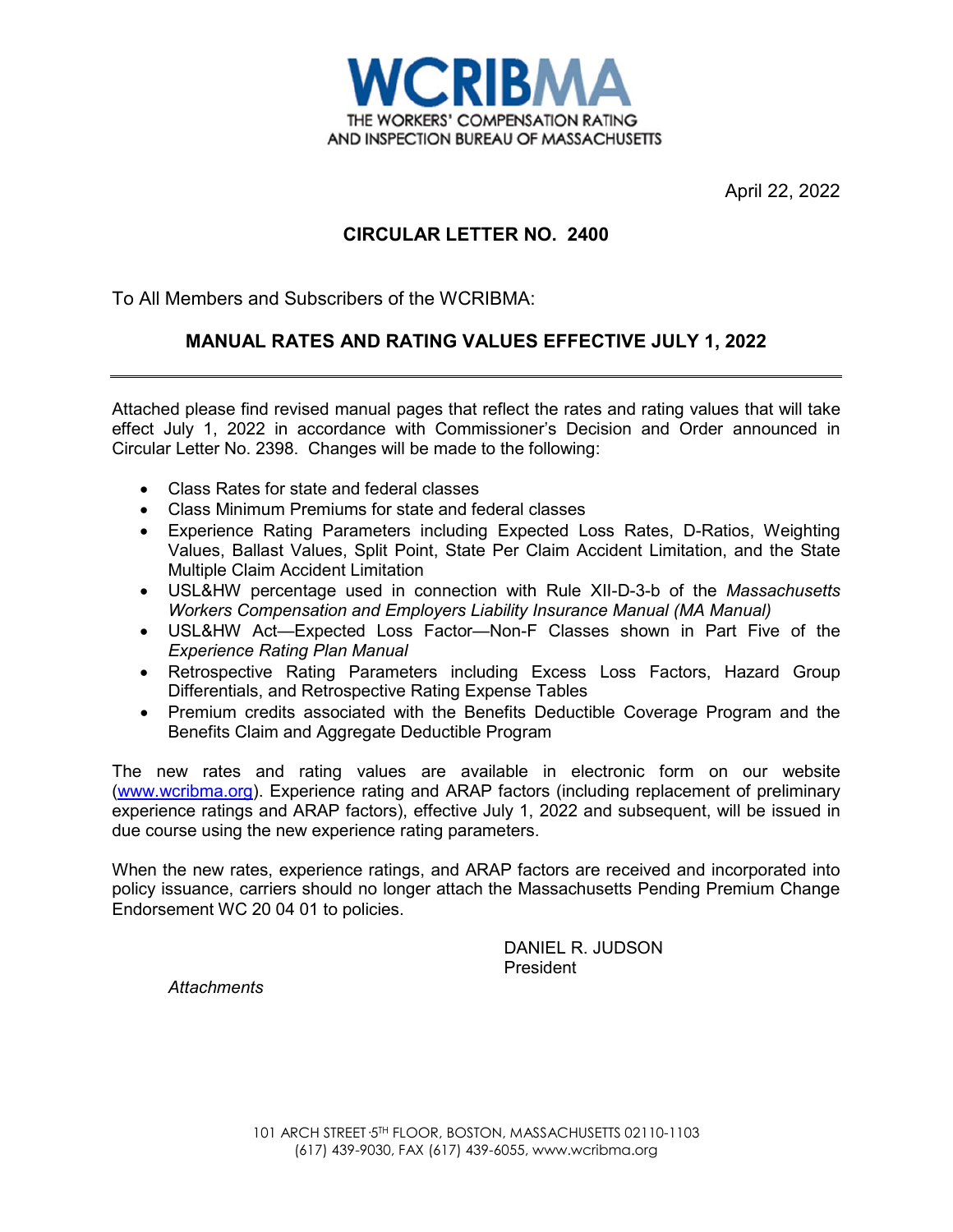# Original Printing *Effective July 1, 2022* Page RA-1

# **RATES**

### LEGEND

(a) Rate for each individual risk must be obtained by Home Office F Rate provides for coverage under the United States from the MA Bureau. Longshore and Harbor Workers' Compensation Act.

- Supplement - Treatment of Disease Coverage. <br>
Liability Act (FELA).
- 
- D Supplement Disease Loading. Refer to Section IV of the Manual M Risks are subject to Admiralty Law or Federal Employers

| <b>CLASS</b> |             | <b>MIN</b>  | <b>LOSS</b>  | <b>CLASS</b> |             | <b>MIN</b>  | <b>LOSS</b>              | <b>CLASS</b> |             | <b>MIN</b>  | <b>LOSS</b>  | <b>CLASS</b> |             | <b>MIN</b>  | <b>LOSS</b>              |
|--------------|-------------|-------------|--------------|--------------|-------------|-------------|--------------------------|--------------|-------------|-------------|--------------|--------------|-------------|-------------|--------------------------|
| CODE         | <b>RATE</b> | <b>PREM</b> | <b>CONST</b> | <b>CODE</b>  | <b>RATE</b> | <b>PREM</b> | <b>CONST</b>             | <b>CODE</b>  | <b>RATE</b> | <b>PREM</b> | <b>CONST</b> | <b>CODE</b>  | <b>RATE</b> | <b>PREM</b> | <b>CONST</b>             |
| 0005         | 2.11        | 253.        | 20.          | 1924         | 1.92        | 226.        | $\overline{\phantom{a}}$ | 2501         | 1.86        | 224.        | щ.           | 3082D        | 4.10        | 303.        | --                       |
| 0008         | 2.07        | 251.        | 20.          | 1925         | 5.55        | 353.        | $\overline{\phantom{a}}$ | 2503         | 0.93        | 192.        | --           | 3085D        | 3.99        | 299.        | --                       |
| 0016         | 2.99        | 284.        | 20.          | 2003         | 3.13        | 269.        | --                       | 2570         | 3.65        | 287.        | --           | 3110         | 7.47        | 500.        | $\overline{\phantom{a}}$ |
| 0034         | 2.58        | 269.        | 20.          | 2014         | 3.38        | 277.        | --                       | 2576         | 1.83        | 223.        | --           | 3111         | 1.76        | 221.        | --                       |
| 0035         | 1.41        | 228.        | 20.          | 2021         | 2.24        | 237.        | --                       | 2585         | 2.37        | 242.        | --           | 3113         | 1.45        | 210.        | --                       |
| 0036         | 2.58        | 269.        | 20.          | 2039         | 3.19        | 271.        | --                       | 2586         | 1.82        | 223.        | --           | 3114         | 2.44        | 244.        | $\overline{\phantom{a}}$ |
| 0042         | 2.88        | 280.        | 20.          | 2041         | 1.98        | 228.        | --                       | 2587         | 2.11        | 253.        | 20.          | 3118         | 1.37        | 207.        | $\overline{\phantom{a}}$ |
| 0046         | 2.04        | 250.        | 20.          | 2070         | 2.86        | 259.        | --                       | 2623         | 4.07        | 301.        | --           | 3119         | 0.72        | 184.        | $\overline{\phantom{a}}$ |
| 0050         | 3.70        | 339.        | 50.          | 2081         | 2.27        | 238.        | --                       | 2651         | 1.33        | 206.        | --           | 3120         | 1.05        | 196.        | --                       |
| 0059D        | 0.22        |             | $\cdot$      | 2089         | 2.27        | 238.        | --                       | 2660         | 1.78        | 221.        | --           | 3122         | 1.93        | 227.        | --                       |
| 0065D        | 0.10        |             | $\cdot$      | 2095         | 2.34        | 241.        | --                       | 2683         | 1.89        | 225.        | --           | 3127         | 1.13        | 199.        | --                       |
| 0066D        | 0.08        |             |              | 2101         | 2.27        | 238.        | $\overline{\phantom{a}}$ | 2688         | 1.52        | 212.        | --           | 3131         | 1.10        | 198.        | $\overline{\phantom{a}}$ |
| 0067D        | 0.08        |             |              | 2105         | (a)         | (a)         | (a)                      | 2702         | 11.35       | 500.        | 20.          | 3132         | 2.01        | 229.        | --                       |
| 0079         | 2.01        | 249.        | 20.          | 2111         | 1.87        | 224.        | --                       | 2710         | 5.36        | 347.        | --           | 3145         | 1.37        | 207.        | --                       |
| 0083         | 3.08        | 287.        | 20.          | 2114         | 2.27        | 238.        | --                       | 2731         | 2.47        | 245.        | --           | 3146         | 1.81        | 222.        | --                       |
| 0106         | 8.37        | 500.        | 20.          | 2115         | 4.86        | 329.        | --                       | 2747         | 4.67        | 322.        | --           | 3169         | 2.23        | 237.        | --                       |
| 0113         | 2.58        | 269.        | 20.          | 2121         | 1.23        | 202.        | --                       | 2790         | 1.57        | 214.        | --           | 3179         | 0.94        | 192.        | $\overline{\phantom{a}}$ |
| 0170         | 2.58        | 269.        | 20.          | 2130         | 1.26        | 203.        | --                       | 2802         | 3.14        | 269.        | --           | 3180         | 2.09        | 232.        | --                       |
| 0771b        | 0.56        | $\cdot$     | $\cdot$      | 2131         | 2.58        | 249.        | --                       | 2835         | 1.40        | 208.        | --           | 3188         | 2.03        | 230.        | --                       |
| 0908         | 73.00       | 137.        | --           | 2143         | 2.08        | 232.        | --                       | 2836         | 1.94        | 227.        | --           | 3200         | 1.84        | 223.        | --                       |
| 0909         | 163.00      | 227.        | --           | 2150         | 3.19        | 271.        | --                       | 2841         | 3.17        | 270.        | --           | 3220         | 2.47        | 245.        |                          |
| 0912         | 325.00      | 389.        | --           | 2156         | 3.39        | 278.        | --                       | 2883         | 2.78        | 256.        | --           | 3223         | (a)         | (a)         | (a)                      |
| 0913         | 146.00      | 210.        | --           | 2157         | 3.59        | 285.        | --                       | 2923         | 1.27        | 203.        | --           | 3255         | 1.62        | 216.        | $\overline{\phantom{a}}$ |
| 0917         | 2.02        | 250.        | 20.          | 2172         | 1.49        | 211.        | --                       | 2942         | 1.41        | 208.        | --           | 3257         | 2.07        | 231.        | --                       |
| 0918         | 0.37        | 192.        | 20.          | 2211         | 4.88        | 330.        | --                       | 3018         | 2.09        | 232.        | --           | 3270         | 1.86        | 224.        | Щ,                       |
| 1430         | 4.31        | 310.        | --           | 2220         | 2.12        | 233.        | --                       | 3022         | 2.91        | 261.        | --           | 3300         | 2.70        | 254.        |                          |
| 1438         | 2.85        | 259.        | --           | 2260         | 4.41        | 313.        | --                       | 3027         | 3.34        | 276.        | --           | 3305         | (a)         | (a)         | (a)                      |
| 1463         | 10.40       | 500.        | --           | 2288         | 3.24        | 272.        | --                       | 3028         | 2.28        | 239.        | --           | 3315         | 2.51        | 247.        | $\overline{\phantom{a}}$ |
| 1624D        | 3.35        | 296.        | 20.          | 2305         | 2.64        | 251.        | --                       | 3030         | 4.68        | 323.        | --           | 3336         | 2.38        | 242.        | --                       |
| 1655         | 2.19        | 256.        | 20.          | 2362         | 1.53        | 213.        | --                       | 3040         | 4.41        | 313.        | --           | 3365         | 4.19        | 356.        | 50.                      |
| 1701         | 1.93        | 227.        | ⊷            | 2380         | 1.66        | 217.        | --                       | 3041         | 2.35        | 241.        | --           | 3372         | 1.78        | 221.        |                          |
| 1710D        | 3.35        | 296.        | 20.          | 2402         | 1.91        | 226.        | --                       | 3042         | 3.70        | 289.        | --           | 3373         | 3.10        | 268.        |                          |
| 1747         | 2.30        | 240.        | --           | 2413         | 2.92        | 261.        | --                       | 3066         | 2.01        | 229.        | --           | 3381         | 1.59        | 215.        |                          |
| 1748         | 2.77        | 256.        | --           | 2416         | 1.96        | 228.        | --                       | 3076         | 1.88        | 225.        | --           | 3383         | 1.30        | 205.        |                          |
| 1853         | 1.10        | 198.        | -−           | 2417         | 1.78        | 221.        | --                       | 3081D        | 4.10        | 303.        | --           | 3385         | 0.64        | 181.        | $\hspace{0.05cm} \dashv$ |

b Non-Ratable Code and Rate to be used with class code 4771.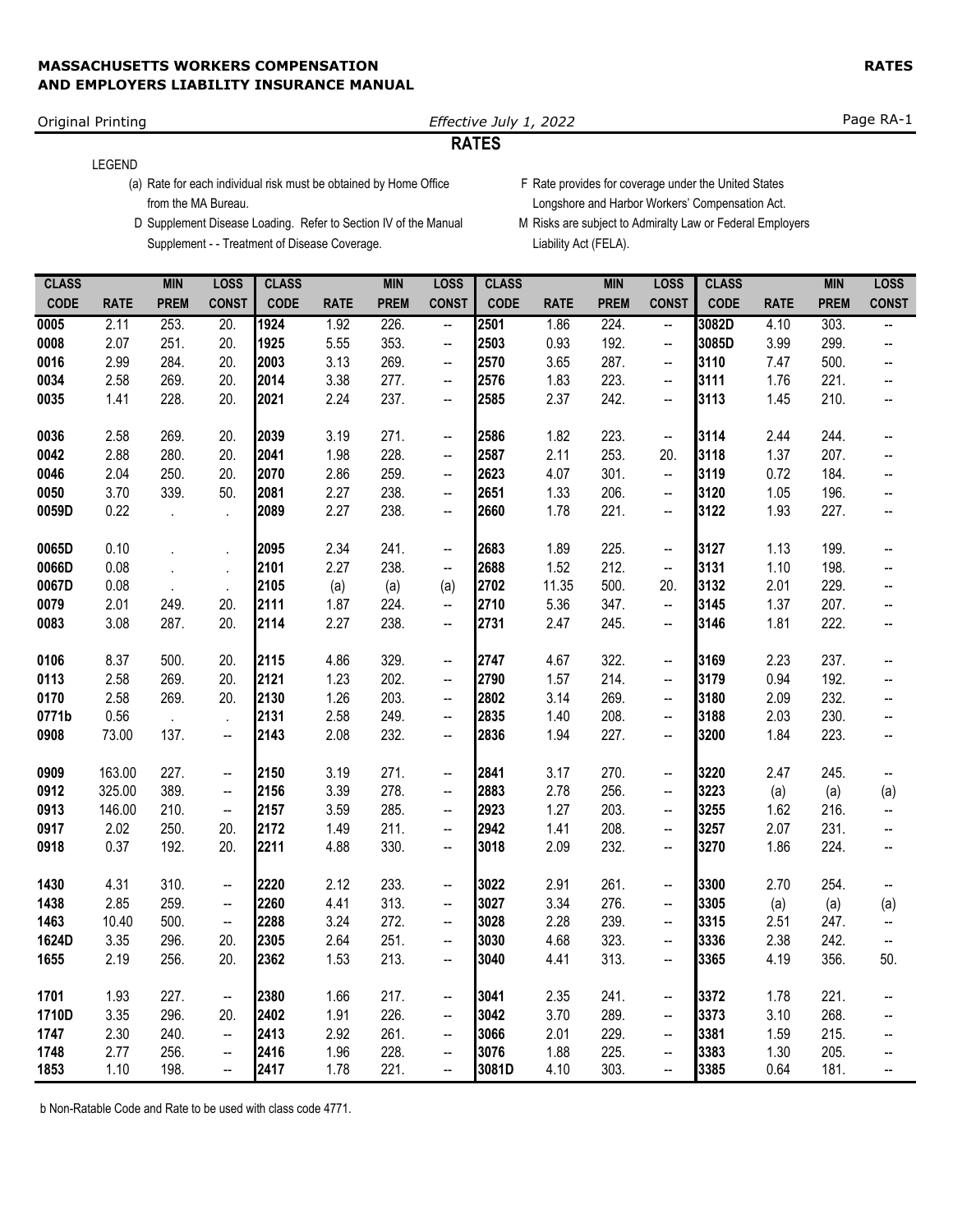| Page RA-2    |             |             |                          |              |             |             |                          | Effective July 1, 2022 |             |             |              |              |             |             | <b>Original Printing</b> |
|--------------|-------------|-------------|--------------------------|--------------|-------------|-------------|--------------------------|------------------------|-------------|-------------|--------------|--------------|-------------|-------------|--------------------------|
|              |             |             |                          |              |             |             | <b>RATES</b>             |                        |             |             |              |              |             |             |                          |
| <b>CLASS</b> |             | <b>MIN</b>  | <b>LOSS</b>              | <b>CLASS</b> |             | <b>MIN</b>  | <b>LOSS</b>              | <b>CLASS</b>           |             | <b>MIN</b>  | <b>LOSS</b>  | <b>CLASS</b> |             | <b>MIN</b>  | <b>LOSS</b>              |
| <b>CODE</b>  | <b>RATE</b> | <b>PREM</b> | <b>CONST</b>             | <b>CODE</b>  | <b>RATE</b> | <b>PREM</b> | <b>CONST</b>             | <b>CODE</b>            | <b>RATE</b> | <b>PREM</b> | <b>CONST</b> | <b>CODE</b>  | <b>RATE</b> | <b>PREM</b> | <b>CONST</b>             |
| 3400         | 2.23        | 237.        | $\overline{\phantom{a}}$ | 4150         | 0.69        | 183.        | $\overline{\phantom{a}}$ | 4771c                  | 3.72        | 309.        | --           | 5507         | 4.99        | 475.        | 50.                      |
| 3507         | 2.34        | 241.        | --                       | 4239         | 1.96        | 228.        | $\overline{\phantom{a}}$ | 4777                   | 2.17        | 235.        | --           | 5508D        | 3.84        | 343.        | 50.                      |
| 3515         | 2.28        | 239.        | ۰.                       | 4243         | 2.31        | 240.        | $\overline{\phantom{a}}$ | 4825                   | 0.36        | 172.        | --           | 5509         | 4.53        | 459.        | 50.                      |
| 3558         | 0.64        | 181.        | ۰.                       | 4244         | 2.38        | 242.        | --                       | 4828                   | 0.76        | 186.        | --           | 5538         | 3.77        | 341.        | 50.                      |
| 3571         | 0.57        | 179.        | ۰.                       | 4250         | 1.63        | 216.        | --                       | 4829                   | 0.76        | 186.        | --           | 5545         | 41.21       | 500.        | 50.                      |
| 3574         | 1.41        | 208.        | --                       | 4251         | 1.87        | 224.        | $\overline{\phantom{a}}$ | 4902                   | 1.41        | 208.        | --           | 5547         | 10.07       | 500.        | 50.                      |
| 3612         | 1.10        | 198.        | ۰.                       | 4273         | 2.64        | 251.        | $\overline{\phantom{a}}$ | 4923                   | 0.51        | 177.        | --           | 5606         | 1.16        | 250.        | 50.                      |
| 3620         | 3.08        | 267.        | ۰.                       | 4279         | 1.92        | 226.        | --                       | 5020                   | 3.85        | 344.        | 50.          | 5610         | 4.17        | 355.        | 50.                      |
| 3629         | 1.41        | 208.        | ۰.                       | 4283         | 1.35        | 206.        | --                       | 5022                   | 9.14        | 500.        | 50.          | 5645         | 6.09        | 500.        | 50.                      |
| 3632         | 1.41        | 208.        | --                       | 4299         | 1.50        | 212.        | --                       | 5037                   | 14.14       | 500.        | 50.          | 5701         | 18.51       | 500.        | 50.                      |
| 3634         | 1.26        | 203.        | --                       | 4304         | 3.86        | 294.        | $\overline{\phantom{a}}$ | 5040                   | 18.99       | 500.        | 50.          | 5703         | 10.17       | 500.        | 50.                      |
| 3635         | 2.29        | 239.        | ۰.                       | 4307         | 1.38        | 207.        | --                       | 5057                   | 18.45       | 500.        | 50.          | 5705         | 8.54        | 500.        | 50.                      |
| 3638         | 1.41        | 208.        | ۰.                       | 4308         | 1.53        | 213.        | --                       | 5059                   | 19.81       | 500.        | 50.          | 6003         | 6.94        | 500.        | 50.                      |
| 3642         | 0.87        | 189.        | --                       | 4351         | 0.76        | 186.        | --                       | 5102                   | 5.72        | 500.        | 50.          | 6005         | 3.84        | 343.        | 50.                      |
| 3643         | 1.32        | 205.        | --                       | 4352         | 1.01        | 194.        | --                       | 5146                   | 6.13        | 500.        | 50.          | 6204         | 4.80        | 468.        | 50.                      |
|              |             |             |                          |              |             |             |                          |                        |             |             |              |              |             |             |                          |
| 3647         | 1.98        | 228.        | --                       | 4360         | 0.51        | 177.        | $\overline{\phantom{a}}$ | 5160                   | 2.48        | 296.        | 50.          | 6217         | 3.98        | 348.        | 50.                      |
| 3648         | 1.01        | 194.        | ۰.                       | 4361         | 0.52        | 197.        | 20.                      | 5183                   | 2.84        | 308.        | 50.          | 6229         | 3.52        | 332.        | 50.                      |
| 3681         | 0.53        | 178.        | ۰.                       | 4362         | 0.42        | 194.        | 20.                      | 5188                   | 3.53        | 333.        | 50.          | 6233         | 1.93        | 277.        | 50.                      |
| 3685         | 0.50        | 177.        | ۰.                       | 4410         | 2.68        | 253.        | $\overline{\phantom{a}}$ | 5190                   | 2.17        | 285.        | 50.          | 6251D        | 3.94        | 347.        | 50.                      |
| 3724         | 4.05        | 351.        | 50.                      | 4432         | 0.59        | 180.        | $\overline{\phantom{a}}$ | 5191                   | 0.67        | 202.        | 20.          | 6252D        | 5.39        | 489.        | 50.                      |
| 3726         | 5.47        | 491.        | 50.                      | 4439         | 3.94        | 297.        | $\overline{\phantom{a}}$ | 5192                   | 2.39        | 263.        | 20.          | 6306         | 7.34        | 500.        | 50.                      |
| 3807         | 2.23        | 237.        | $\overline{\phantom{a}}$ | 4452         | 2.25        | 238.        | --                       | 5213                   | 10.30       | 500.        | 50.          | 6319         | 2.51        | 297.        | 50.                      |
| 3808         | 2.80        | 257.        | --                       | 4459         | 2.47        | 245.        | --                       | 5215                   | 3.83        | 343.        | 50.          | 6325         | 2.35        | 291.        | 50.                      |
| 3821         | 4.24        | 327.        | 20.                      | 4470         | 1.71        | 219.        | --                       | 5221                   | 5.99        | 500.        | 50.          | 6400         | 4.37        | 453.        | 50.                      |
| 3826         | 3.73        | 290.        | $\overline{\phantom{a}}$ | 4484         | 1.76        | 221.        | --                       | 5222                   | 8.31        | 500.        | 50.          | 6504         | 2.27        | 238.        | $\overline{\phantom{a}}$ |
| 3830         | 1.41        | 208.        | --                       | 4493         | 1.63        | 216.        | $\overline{\phantom{a}}$ | 5223                   | 3.71        | 339.        | 50.          | 6702M        | (a)         |             | --                       |
| 3841         | 1.30        | 205.        | $\overline{\phantom{a}}$ | 4511         | 0.26        | 188.        | 20.                      | 5348                   | 4.21        | 356.        | 50.          | 6703M        | (a)         |             | ÷                        |
| 4000         | 4.92        | 351.        | 20.                      | 4512         | 0.08        | 182.        | 20.                      | 5402                   | 5.96        | 500.        | 50.          | 6704M        | (a)         |             | --                       |
| 4021         | 2.79        | 257.        | --                       | 4557         | 1.55        | 213.        | --                       | 5403                   | 8.17        | 500.        | 50.          | 6801F        | 6.01        | 460.        |                          |
| 4024         | 3.08        | 267.        | --                       | 4558         | 1.34        | 206.        | --                       | 5437                   | 3.38        | 327.        | 50.          | 6811         | 5.03        | 355.        | 20.                      |
| 4034         | 5.12        | 338.        | --                       | 4583         | 2.17        | 235.        | --                       | 5443                   | 3.24        | 322.        | 50.          | 6824F        | 8.28        | 500.        | --                       |
| 4036         | 1.61        | 215.        | --                       | 4611         | 0.71        | 184.        | --                       | 5445                   | 5.80        | 500.        | 50.          | 6826F        | 4.97        | 333.        | --                       |
| 4038         | 2.36        | 242.        | --                       | 4635         | 4.24        | 307.        | --                       | 5462                   | 5.04        | 476.        | 50.          | 6834         | 1.92        | 246.        | 20.                      |
| 4053         | 2.07        | 231.        | --                       | 4653         | 1.61        | 215.        | --                       | 5472                   | 7.02        | 500.        | 50.          | 6836         | 2.72        | 274.        | 20.                      |
| 4062         | 1.65        | 217.        | --                       | 4665         | 8.17        | 500.        | --                       | 5473                   | 8.19        | 500.        | 50.          | 6843F        | 10.91       | 500.        | $\overline{\phantom{a}}$ |
| 4112         | 0.32        | 170.        | $\overline{\phantom{a}}$ | 4692         | 0.44        | 174.        | --                       | 5474                   | 3.69        | 338.        | 50.          | 6854         | 9.12        | 500.        | 20.                      |
| 4113         | 2.07        | 231.        | --                       | 4693         | 0.69        | 183.        | --                       | 5478                   | 3.19        | 321.        | 50.          | 6872F        | 15.28       | 500.        | --                       |
| 4114         | 2.35        | 241.        | --                       | 4720         | 1.39        | 208.        | --                       | 5479                   | 4.98        | 474.        | 50.          | 6874F        | 16.69       | 500.        | --                       |
| 4130         | 2.77        | 256.        | $\qquad \qquad \cdots$   | 4740         | 0.74        | 185.        | --                       | 5480                   | 4.21        | 356.        | 50.          | 6882         | 12.78       | 500.        | 20.                      |
| 4133         | 1.34        | 206.        | ۰.                       | 4741         | 1.99        | 229.        | --                       | 5506                   | 4.73        | 466.        | 50.          | 6884         | 13.95       | 500.        | 20.                      |

c For Non-Ratable portion of Rate, refer to class code 0771.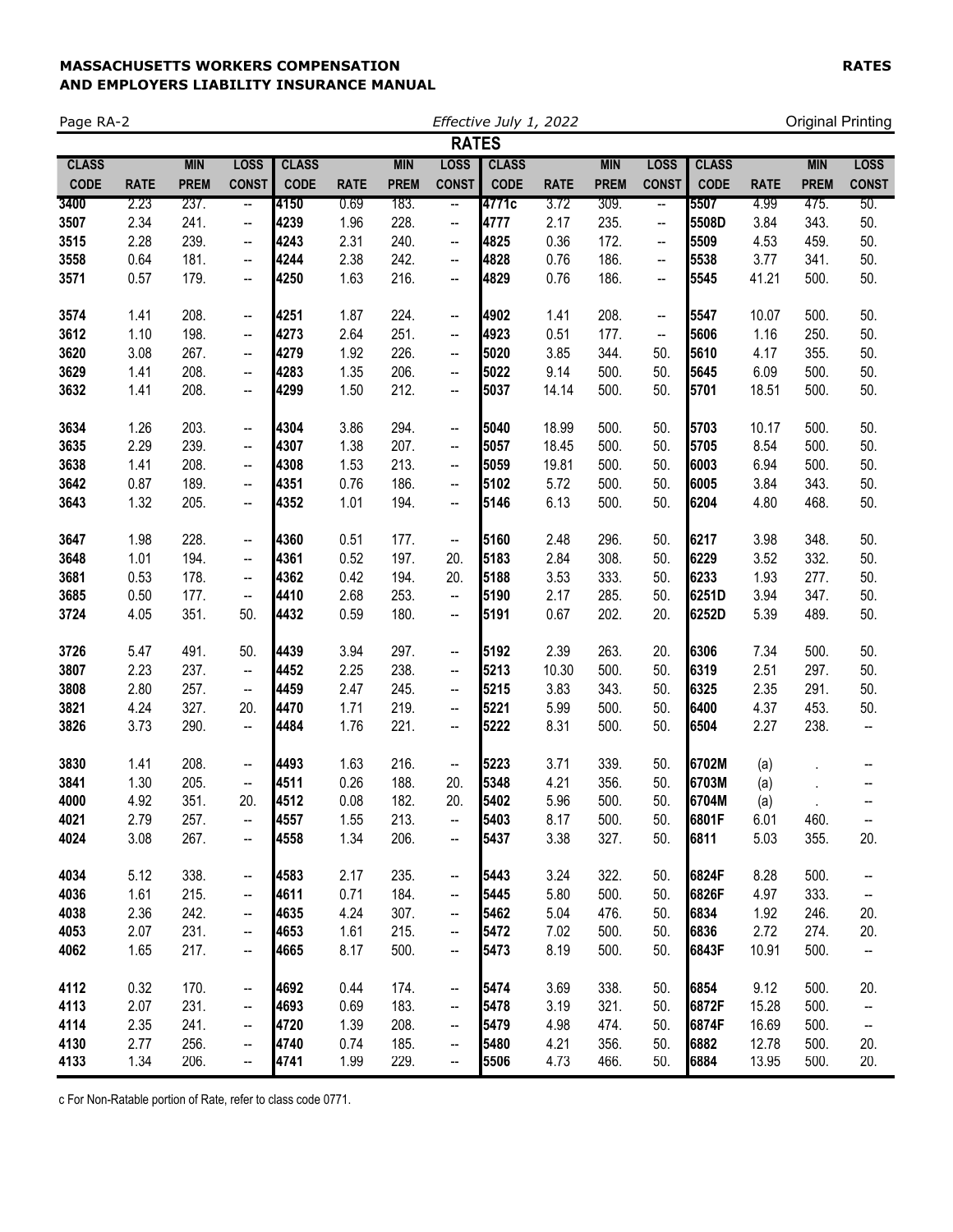| Original Printing |             |                      |                          |              |             |             |              | Effective July 1, 2022 |             |             |                          |              |             |             | Page RA-3                |  |
|-------------------|-------------|----------------------|--------------------------|--------------|-------------|-------------|--------------|------------------------|-------------|-------------|--------------------------|--------------|-------------|-------------|--------------------------|--|
|                   |             |                      |                          |              |             |             | <b>RATES</b> |                        |             |             |                          |              |             |             |                          |  |
| <b>CLASS</b>      |             | <b>MIN</b>           | <b>LOSS</b>              | <b>CLASS</b> |             | <b>MIN</b>  | <b>LOSS</b>  | <b>CLASS</b>           |             | <b>MIN</b>  | <b>LOSS</b>              | <b>CLASS</b> |             | <b>MIN</b>  | <b>LOSS</b>              |  |
| <b>CODE</b>       | <b>RATE</b> | <b>PREM</b>          | <b>CONST</b>             | <b>CODE</b>  | <b>RATE</b> | <b>PREM</b> | <b>CONST</b> | <b>CODE</b>            | <b>RATE</b> | <b>PREM</b> | <b>CONST</b>             | <b>CODE</b>  | <b>RATE</b> | <b>PREM</b> | <b>CONST</b>             |  |
| 7016M             | 1.88        | à.                   | --                       | 7502         | 1.48        | 231.        | 20.          | 8232                   | 4.77        | 346.        | 20.                      | 8829         | 2.05        | 251.        | 20.                      |  |
| 7024M             | 2.35        |                      | --                       | 7515         | 2.74        | 275.        | 20.          | 8233                   | 4.79        | 347.        | 20.                      | 8831         | 0.91        | 211.        | 20.                      |  |
| 7038M             | 3.55        |                      | --                       | 7520         | 2.56        | 269.        | 20.          | 8235                   | 3.52        | 302.        | 20.                      | 8832         | 0.24        | 187.        | 20.                      |  |
| 7046M             | 5.06        |                      | --                       | 7538         | 5.13        | 480.        | 50.          | 8263                   | 4.35        | 331.        | 20.                      | 8833         | 0.95        | 212.        | 20.                      |  |
| 7047M             | 2.95        |                      | $\overline{\phantom{a}}$ | 7539         | 1.20        | 221.        | 20.          | 8264                   | 4.31        | 330.        | 20.                      | 8835         | 1.54        | 233.        | 20.                      |  |
| 7050M             | 5.57        |                      | --                       | 7580         | 2.96        | 283.        | 20.          | 8265                   | 4.79        | 347.        | 20.                      | 8837         | (a)         | (a)         | (a)                      |  |
| 7090M             | 4.44        |                      | --                       | 7590         | 4.19        | 326.        | 20.          | 8279                   | 3.27        | 293.        | 20.                      | 8868         | 0.64        | 201.        | 20.                      |  |
| 7098M             | 5.95        |                      | $\overline{\phantom{a}}$ | 7600         | 3.26        | 293.        | 20.          | 8291                   | 2.98        | 283.        | 20.                      | 8901         | 0.06        | 181.        | 20.                      |  |
| 7099M             | 7.46        |                      | --                       | 7601         | 4.73        | 466.        | 50.          | 8292                   | 2.92        | 281.        | 20.                      | 9014         | 1.85        | 244.        | 20.                      |  |
| 7133              | (a)         | (a)                  | (a)                      | 7610         | 0.28        | 189.        | 20.          | 8293                   | 6.66        | 500.        | 20.                      | 9015         | 2.59        | 270.        | 20.                      |  |
| 7151M             | 8.26        |                      | --                       | 7704         | 2.90        | 281.        | 20.          | 8350                   | 5.88        | 476.        | 20.                      | 9016         | 1.51        | 232.        | 20.                      |  |
| 7152M             | 12.95       |                      | $\overline{\phantom{a}}$ | 7720         | 1.30        | 225.        | 20.          | 8380                   | 2.25        | 258.        | 20.                      | 9019         | 2.38        | 262.        | 20.                      |  |
| 7153M             | 10.33       | $\cdot$              | --                       | 7855         | 2.94        | 312.        | 50.          | 8381                   | 1.46        | 230.        | 20.                      | 9033         | 2.09        | 252.        | 20.                      |  |
| 7219              | 6.66        | 500.                 | 20.                      | 8001         | 1.44        | 229.        | 20.          | 8385                   | 3.02        | 285.        | 20.                      | 9040         | 2.69        | 273.        | 20.                      |  |
| 7230              | 7.61        | 500.                 | 20.                      | 8002         | 1.62        | 236.        | 20.          | 8392                   | 1.45        | 230.        | 20.                      | 9044         | 1.14        | 219.        | 20.                      |  |
| 7231              | 10.18       | 500.                 | 20.                      | 8006         | 1.03        | 215.        | 20.          | 8393                   | 1.07        | 216.        | 20.                      | 9052         | 1.27        | 223.        | 20.                      |  |
| 7309F             | 10.27       | 500.                 | $\overline{\phantom{a}}$ | 8008         | 0.68        | 203.        | 20.          | 8500                   | 4.79        | 347.        | 20.                      | 9058         | 1.28        | 224.        | 20.                      |  |
| 7313F             | 13.84       | 500.                 | --                       | 8010         | 1.43        | 229.        | 20.          | 8601                   | 0.17        | 185.        | 20.                      | 9060         | 0.88        | 210.        | 20.                      |  |
| 7317F             | 17.32       | 500.                 | --                       | 8013         | 0.32        | 190.        | 20.          | 8709F                  | 5.35        | 346.        | $\overline{\phantom{a}}$ | 9061         | 0.88        | 210.        | 20.                      |  |
| 7327F             | 22.53       | 500.                 | −−                       | 8017         | 0.85        | 209.        | 20.          | 8710                   | 2.38        | 262.        | 20.                      | 9062         | 0.88        | 210.        | 20.                      |  |
| 7333M             | 7.53        |                      | -−                       | 8018         | 3.15        | 289.        | 20.          | 8719                   | 2.38        | 262.        | 20.                      | 9063         | 0.53        | 198.        | 20.                      |  |
| 7335M             | 8.85        | $\ddot{\phantom{a}}$ | --                       | 8021         | 2.96        | 283.        | 20.          | 8720                   | 0.72        | 204.        | 20.                      | 9077F        | 5.91        | 457.        | --                       |  |
| 7337M             | 11.10       |                      | --                       | 8031         | 1.45        | 230.        | 20.          | 8721                   | 0.20        | 186.        | 20.                      | 9079         | 0.86        | 209.        | 20.                      |  |
| 7350F             | 17.07       | 500.                 | --                       | 8032         | 1.12        | 218.        | 20.          | 8726F                  | 3.94        | 297.        | --                       | 9089         | 0.62        | 201.        | 20.                      |  |
| 7360              | 3.71        | 309.                 | 20.                      | 8033         | 1.24        | 222.        | 20.          | 8734M                  | 0.44        |             | -−                       | 9093         | 0.95        | 212.        | 20.                      |  |
| 7370              | 3.35        | 296.                 | 20.                      | 8034         | 2.59        | 270.        | 20.          | 8737M                  | 0.35        |             | -−                       | 9101         | 3.24        | 292.        | 20.                      |  |
| 7380              | 5.25        | 454.                 | 20.                      | 8039         | 1.16        | 220.        | 20.          | 8738M                  | 0.55        |             | --                       | 9102         | 1.79        | 242.        | 20.                      |  |
| 7382              | 3.31        | 295.                 | 20.                      | 8044         | 2.38        | 262.        | 20.          | 8742                   | 0.09        | 182.        | 20.                      | 9154         | 1.36        | 227.        | 20.                      |  |
| 7394M             | 9.68        |                      | --                       | 8046         | 1.94        | 247.        | 20.          | 8745                   | 5.33        | 457.        | 20.                      | 9156         | 1.67        | 237.        | 20.                      |  |
| 7395M             | 12.37       |                      | --                       | 8048         | 2.12        | 253.        | 20.          | 8747                   | 0.63        | 201.        | 20.                      | 9178         | 11.72       | 500.        | 20.                      |  |
| 7398M             | 15.51       |                      | $\overline{\phantom{a}}$ | 8058         | 1.98        | 248.        | 20.          | 8748                   | 0.59        | 200.        | 20.                      | 9179         | 34.14       | 500.        | 20.                      |  |
| 7403              | 3.06        | 286.                 | 20.                      | 8103         | 2.31        | 260.        | 20.          | 8800                   | 0.87        | 209.        | 20.                      | 9180         | 3.97        | 318.        | 20.                      |  |
| 7405d             | 0.77        | 215.                 | 20.                      | 8105         | 6.59        | 500.        | 20.          | 8803                   | 0.04        | 180.        | 20.                      | 9182         | 2.56        | 269.        | 20.                      |  |
| 7420              | 7.63        | 500.                 | 20.                      | 8106         | 4.49        | 336.        | 20.          | 8805M                  | 0.18        |             | --                       | 9186         | 3.97        | 318.        | 20.                      |  |
| 7421              | 0.95        | 212.                 | 20.                      | 8107         | 2.63        | 271.        | 20.          | 8810                   | 0.06        | 181.        | 20.                      | 9220         | 3.13        | 289.        | 20.                      |  |
| 7422              | 0.95        | 212.                 | 20.                      | 8111         | 2.36        | 262.        | 20.          | 8814M                  | 0.14        |             | -−                       | 9402         | 3.43        | 299.        | 20.                      |  |
| 7425              | 2.30        | 260.                 | 20.                      | 8203         | 5.32        | 456.        | 20.          | 8815M                  | 0.23        |             | --                       | 9403         | 8.60        | 500.        | 20.                      |  |
| 7431e             | 0.71        | 212.                 | 20.                      | 8204         | 5.37        | 458.        | 20.          | 8820                   | 0.06        | 181.        | 20.                      | 9410         | 3.12        | 288.        | 20.                      |  |
| 7445f             | 0.25        |                      |                          | 8215         | 2.79        | 277.        | 20.          | 8824                   | 1.78        | 241.        | 20.                      | 9501         | 1.77        | 221.        | --                       |  |
| 7453g             | 0.24        |                      |                          | 8227         | 4.66        | 463.        | 50.          | 8826                   | 1.34        | 226.        | 20.                      | 9505         | 1.77        | 221.        | $\overline{\phantom{a}}$ |  |

d 7445 e 7453 f 7405 g 7431

For Non-Ratable portion of Rate, refer to:  $N$ on-Ratable Code and Rate to be used with: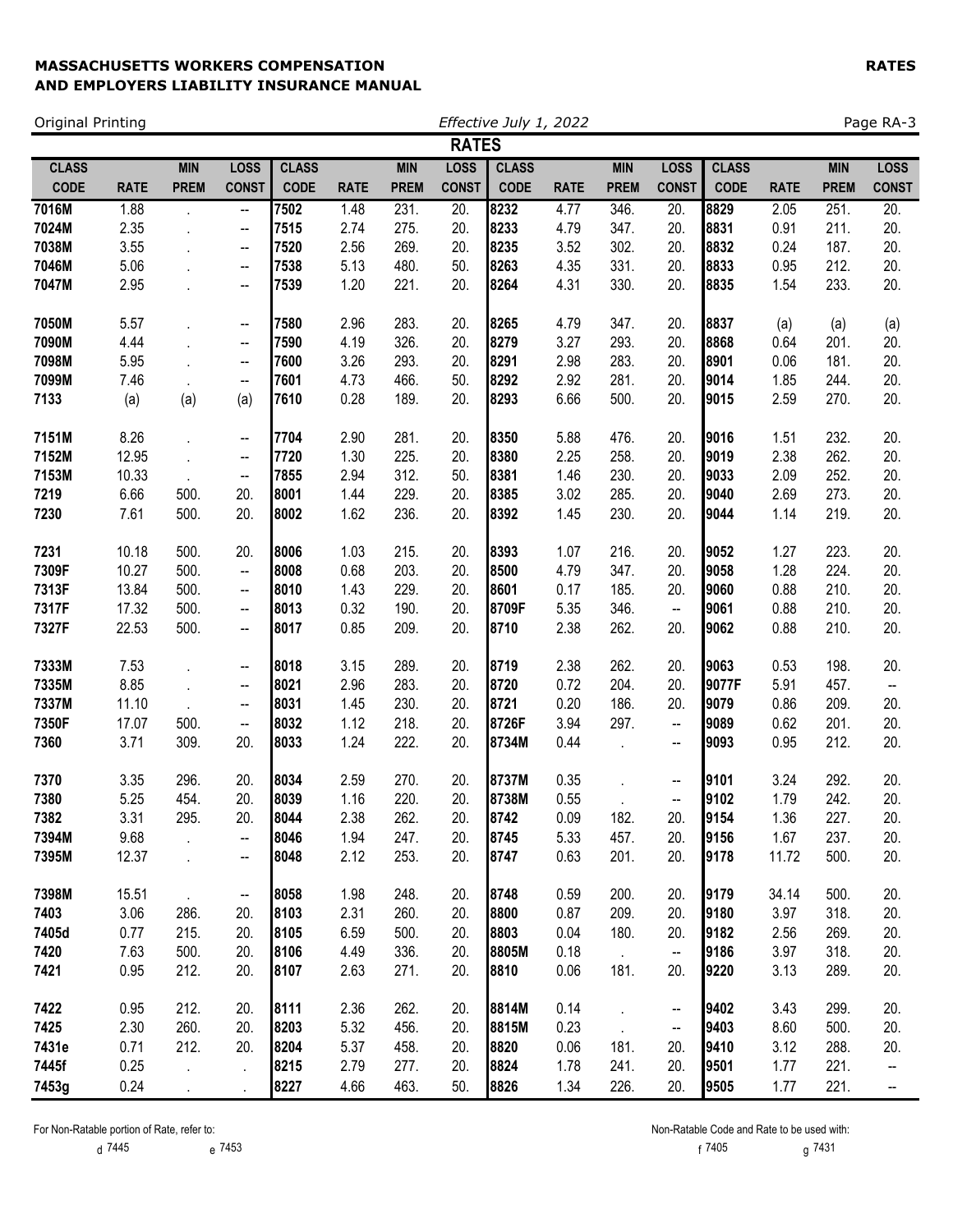| Page RA-4       |             |             |                          |                 |             |             |              | Effective July 1, 2022 |             |             |              |              |             |            | Original Printing |
|-----------------|-------------|-------------|--------------------------|-----------------|-------------|-------------|--------------|------------------------|-------------|-------------|--------------|--------------|-------------|------------|-------------------|
|                 |             |             |                          |                 |             |             | <b>RATES</b> |                        |             |             |              |              |             |            |                   |
| <b>CLASS</b>    |             | <b>MIN</b>  | <b>LOSS</b>              | <b>CLASS</b>    |             | <b>MIN</b>  | <b>LOSS</b>  | <b>CLASS</b>           |             | <b>MIN</b>  | <b>LOSS</b>  | <b>CLASS</b> |             | <b>MIN</b> | <b>LOSS</b>       |
| $\mathsf{CODE}$ | <b>RATE</b> | <b>PREM</b> | <b>CONST</b>             | $\mathsf{CODE}$ | <b>RATE</b> | <b>PREM</b> | <b>CONST</b> | CODE                   | <b>RATE</b> | <b>PREM</b> | <b>CONST</b> | CODE         | <b>RATE</b> | PREM       | <b>CONST</b>      |
| 9519            | 2.18        | 255.        | 20.                      |                 |             |             |              |                        |             |             |              |              |             |            |                   |
| 9521            | 2.60        | 250.        | $\overline{\phantom{a}}$ |                 |             |             |              |                        |             |             |              |              |             |            |                   |
| 9522            | 1.39        | 208.        | −−                       |                 |             |             |              |                        |             |             |              |              |             |            |                   |
| 9533            | 13.73       | 500.        | 50.                      |                 |             |             |              |                        |             |             |              |              |             |            |                   |
| 9534            | 4.87        | 470.        | 50.                      |                 |             |             |              |                        |             |             |              |              |             |            |                   |
|                 |             |             |                          |                 |             |             |              |                        |             |             |              |              |             |            |                   |
| 9549            | 3.50        | 332.        | 50.                      |                 |             |             |              |                        |             |             |              |              |             |            |                   |
| 9552            | 6.11        | 500.        | 50.                      |                 |             |             |              |                        |             |             |              |              |             |            |                   |
| 9586            | 0.28        | 189.        | 20.                      |                 |             |             |              |                        |             |             |              |              |             |            |                   |
| 9620            | 0.64        | 201.        | 20.                      |                 |             |             |              |                        |             |             |              |              |             |            |                   |
|                 |             |             |                          |                 |             |             |              |                        |             |             |              |              |             |            |                   |
|                 |             |             |                          |                 |             |             |              |                        |             |             |              |              |             |            |                   |
|                 |             |             |                          |                 |             |             |              |                        |             |             |              |              |             |            |                   |
|                 |             |             |                          |                 |             |             |              |                        |             |             |              |              |             |            |                   |
|                 |             |             |                          |                 |             |             |              |                        |             |             |              |              |             |            |                   |
|                 |             |             |                          |                 |             |             |              |                        |             |             |              |              |             |            |                   |
|                 |             |             |                          |                 |             |             |              |                        |             |             |              |              |             |            |                   |
|                 |             |             |                          |                 |             |             |              |                        |             |             |              |              |             |            |                   |
|                 |             |             |                          |                 |             |             |              |                        |             |             |              |              |             |            |                   |
|                 |             |             |                          |                 |             |             |              |                        |             |             |              |              |             |            |                   |
|                 |             |             |                          |                 |             |             |              |                        |             |             |              |              |             |            |                   |
|                 |             |             |                          |                 |             |             |              |                        |             |             |              |              |             |            |                   |
|                 |             |             |                          |                 |             |             |              |                        |             |             |              |              |             |            |                   |
|                 |             |             |                          |                 |             |             |              |                        |             |             |              |              |             |            |                   |
|                 |             |             |                          |                 |             |             |              |                        |             |             |              |              |             |            |                   |
|                 |             |             |                          |                 |             |             |              |                        |             |             |              |              |             |            |                   |
|                 |             |             |                          |                 |             |             |              |                        |             |             |              |              |             |            |                   |
|                 |             |             |                          |                 |             |             |              |                        |             |             |              |              |             |            |                   |
|                 |             |             |                          |                 |             |             |              |                        |             |             |              |              |             |            |                   |
|                 |             |             |                          |                 |             |             |              |                        |             |             |              |              |             |            |                   |
|                 |             |             |                          |                 |             |             |              |                        |             |             |              |              |             |            |                   |
|                 |             |             |                          |                 |             |             |              |                        |             |             |              |              |             |            |                   |
|                 |             |             |                          |                 |             |             |              |                        |             |             |              |              |             |            |                   |
|                 |             |             |                          |                 |             |             |              |                        |             |             |              |              |             |            |                   |
|                 |             |             |                          |                 |             |             |              |                        |             |             |              |              |             |            |                   |
|                 |             |             |                          |                 |             |             |              |                        |             |             |              |              |             |            |                   |
|                 |             |             |                          |                 |             |             |              |                        |             |             |              |              |             |            |                   |
|                 |             |             |                          |                 |             |             |              |                        |             |             |              |              |             |            |                   |
|                 |             |             |                          |                 |             |             |              |                        |             |             |              |              |             |            |                   |
|                 |             |             |                          |                 |             |             |              |                        |             |             |              |              |             |            |                   |
|                 |             |             |                          |                 |             |             |              |                        |             |             |              |              |             |            |                   |
|                 |             |             |                          |                 |             |             |              |                        |             |             |              |              |             |            |                   |
|                 |             |             |                          |                 |             |             |              |                        |             |             |              |              |             |            |                   |
|                 |             |             |                          |                 |             |             |              |                        |             |             |              |              |             |            |                   |
|                 |             |             |                          |                 |             |             |              |                        |             |             |              |              |             |            |                   |
|                 |             |             |                          |                 |             |             |              |                        |             |             |              |              |             |            |                   |
|                 |             |             |                          |                 |             |             |              |                        |             |             |              |              |             |            |                   |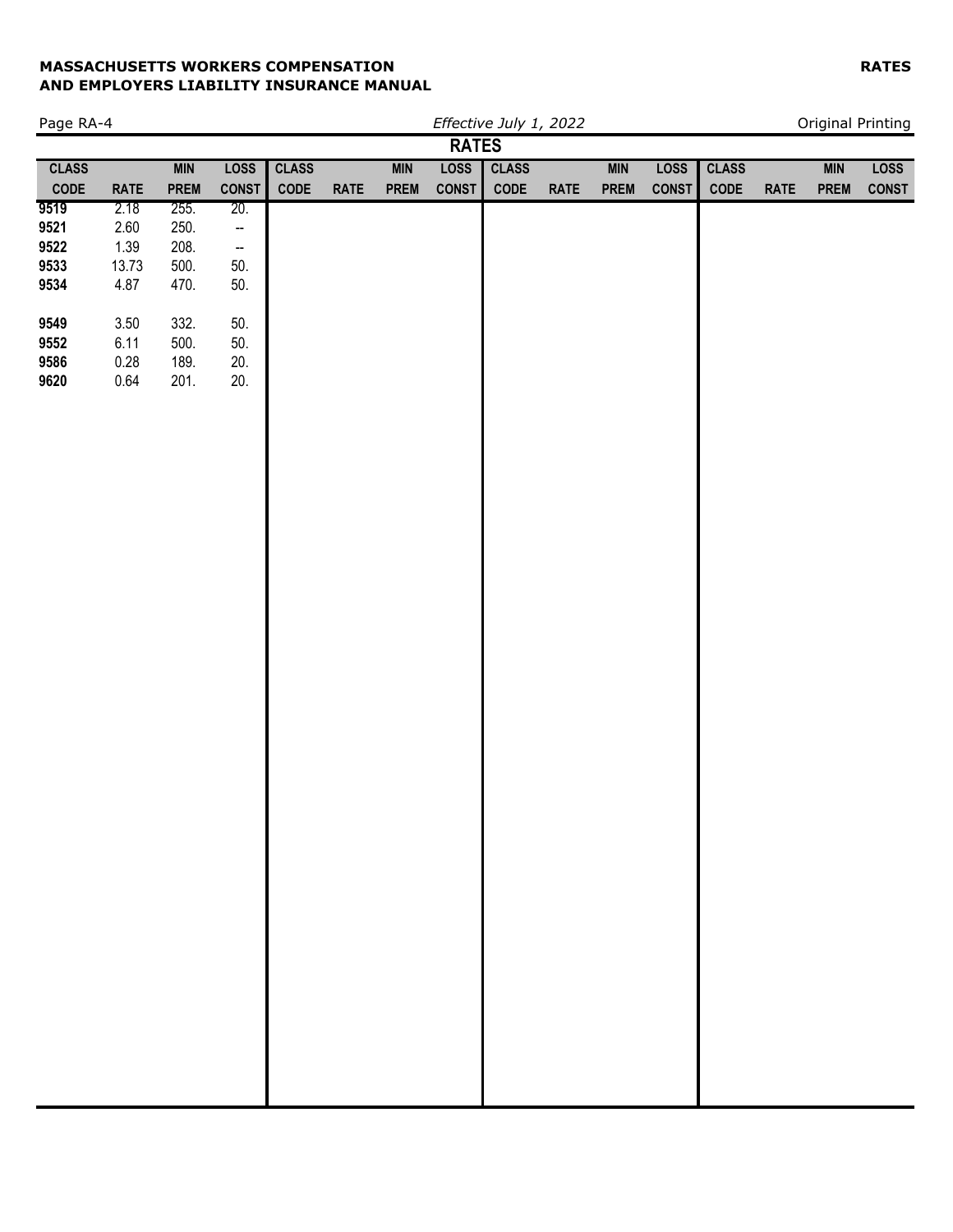Original Printing *Effective July 1, 2022* Page RA-5 \_\_\_\_\_\_\_\_\_\_\_\_\_\_\_\_\_\_\_\_\_\_\_\_\_\_\_\_\_\_\_\_\_\_\_\_\_\_\_\_\_\_\_\_\_\_\_\_\_\_\_\_\_\_\_\_\_\_\_\_\_\_\_\_\_\_\_\_\_\_\_\_\_\_\_\_\_\_\_\_\_

# **MISCELLANEOUS VALUES**

| Basis of Premium applicable in accordance with the footnote instructions for Code 7370 - "Taxicab Co.":                                                                                                                |  |
|------------------------------------------------------------------------------------------------------------------------------------------------------------------------------------------------------------------------|--|
| <b>Basis of Premium</b> for Sole Proprietors and Partners of Legal Partnerships, Members of Limited<br>Liability Companies or Partners of Limited Liability Partnerships in accordance with Rule IX-B-3-a \$61,700.00+ |  |
| <b>Payroll Limitations:</b>                                                                                                                                                                                            |  |
| For Executive Officers - in accordance with Rule IX-A-3-a and b                                                                                                                                                        |  |
|                                                                                                                                                                                                                        |  |
|                                                                                                                                                                                                                        |  |
| For Spouses of Individuals, Co-Partners or Corporate Officers - in accordance with Rule IX-A-4                                                                                                                         |  |
|                                                                                                                                                                                                                        |  |
| For Elected or Appointed Officers of a City or Town- in accordance with Rule IX-A-5                                                                                                                                    |  |
|                                                                                                                                                                                                                        |  |
|                                                                                                                                                                                                                        |  |
| Applicable with the footnote instructions detailing the maximum average weekly wage per employee for the                                                                                                               |  |
| following three classification codes:                                                                                                                                                                                  |  |
| Code 9186 - Amusement Device Operator, Carnival Or Circus Traveling - All Employees & Drivers\$400.00‡                                                                                                                 |  |
|                                                                                                                                                                                                                        |  |
|                                                                                                                                                                                                                        |  |

# **BENEFITS DEDUCTIBLE COVERAGE PROGRAM**

| <b>Premium Reduction</b><br>Percentage |
|----------------------------------------|
| 2.0%                                   |
| 3.6%                                   |
| 5.9%                                   |
| 6.9%                                   |
| 11.2%                                  |
|                                        |

### **BENEFITS CLAIM AND AGGREGATE DEDUCTIBLE PROGRAM**

| <b>Basis for the</b><br><b>Aggregate Limit</b> | <b>Claim</b><br><b>Deductible Amount</b> | Aggregate<br><b>Deductible Amount</b> | <b>Premium Reduction</b><br>Percentage |
|------------------------------------------------|------------------------------------------|---------------------------------------|----------------------------------------|
|                                                |                                          |                                       |                                        |
| 0 to \$75,000                                  | \$2,500                                  | \$10,000                              | 6.8%                                   |
| \$75,001 to \$100,000                          | \$2,500                                  | \$10,000                              | 6.4%                                   |
| \$100,001 to \$125,000                         | \$2,500                                  | \$10,000                              | $6.0\%$                                |
| \$125,001 to \$150,000                         | \$2,500                                  | \$10,000                              | 5.5%                                   |
| \$150,001 to \$200,000                         | \$2,500                                  | \$10,000                              | 4.9%                                   |
| over \$200,000                                 | \$2,500                                  | 5% of Basis for the                   | 4.5%                                   |
|                                                |                                          | Aggregate Limit                       |                                        |

**Expense Constant** applicable in accordance with MA Manual Rule VI-E-2:

|  | Policies which develop earned Standard Premium of at least \$200 and less than \$1,000\$250.00 |  |
|--|------------------------------------------------------------------------------------------------|--|
|  |                                                                                                |  |

The expense constant for private residence per capita classifications is \$64, up to a maximum of 4.

 $\frac{1}{2}$  ,  $\frac{1}{2}$  ,  $\frac{1}{2}$  ,  $\frac{1}{2}$  ,  $\frac{1}{2}$  ,  $\frac{1}{2}$  ,  $\frac{1}{2}$  ,  $\frac{1}{2}$  ,  $\frac{1}{2}$  ,  $\frac{1}{2}$  ,  $\frac{1}{2}$  ,  $\frac{1}{2}$  ,  $\frac{1}{2}$  ,  $\frac{1}{2}$  ,  $\frac{1}{2}$  ,  $\frac{1}{2}$  ,  $\frac{1}{2}$  ,  $\frac{1}{2}$  ,  $\frac{1$ 

<sup>‡</sup>Effective October 1, 2021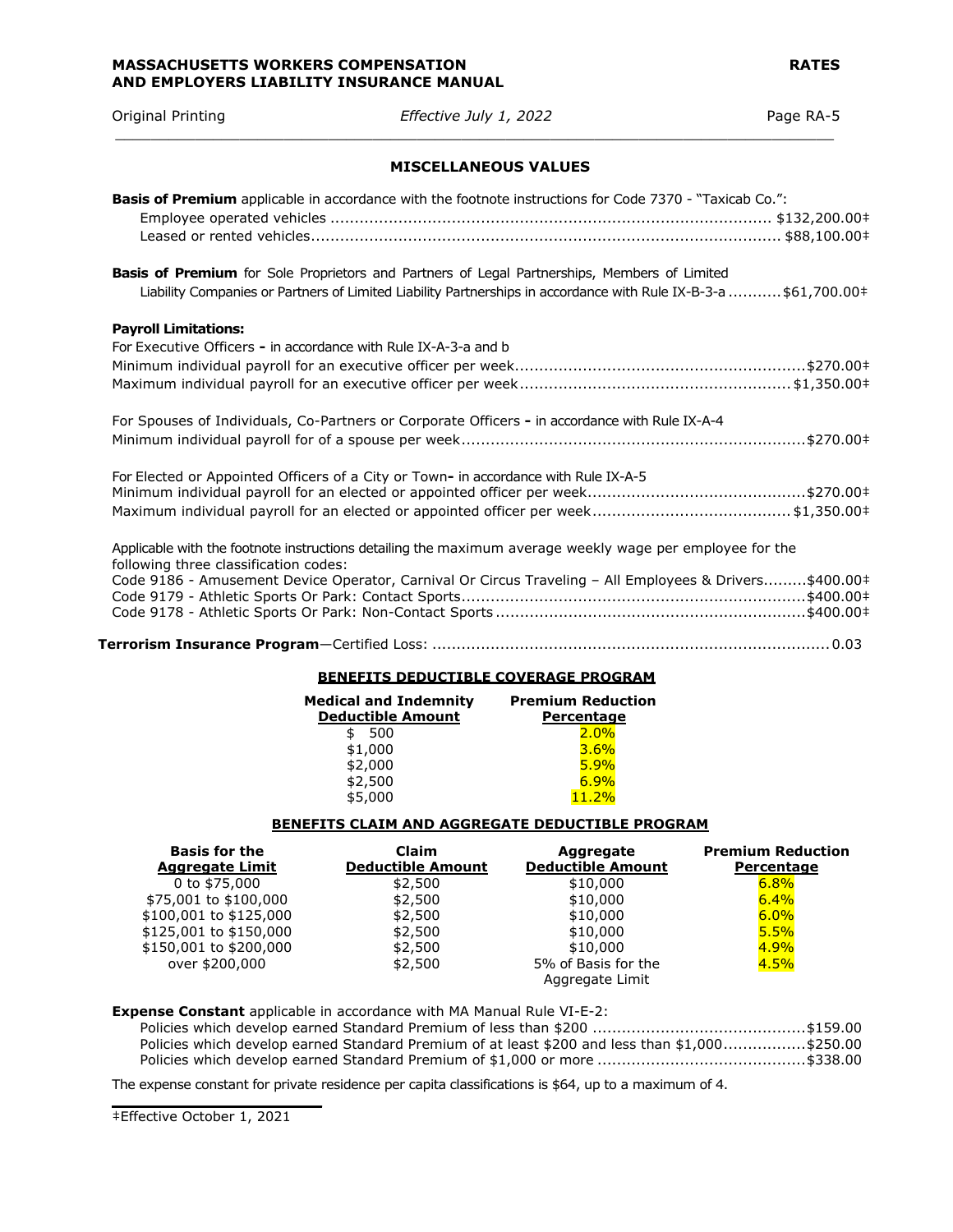Page RA-6*Effective July 1, 2022* Original Printing  $\mathcal{L}_\mathcal{L} = \mathcal{L}_\mathcal{L} = \mathcal{L}_\mathcal{L} = \mathcal{L}_\mathcal{L} = \mathcal{L}_\mathcal{L} = \mathcal{L}_\mathcal{L} = \mathcal{L}_\mathcal{L} = \mathcal{L}_\mathcal{L} = \mathcal{L}_\mathcal{L} = \mathcal{L}_\mathcal{L} = \mathcal{L}_\mathcal{L} = \mathcal{L}_\mathcal{L} = \mathcal{L}_\mathcal{L} = \mathcal{L}_\mathcal{L} = \mathcal{L}_\mathcal{L} = \mathcal{L}_\mathcal{L} = \mathcal{L}_\mathcal{L}$ 

**Premium Discount** Percentages—(See MA Manual Rule VII). The following premium discounts are applicable to Standard Premiums. Note: Premium Discount is not applicable to Assigned Risk policies.

|             |             | <b>Type A Discount</b> | <b>Type B Discount</b> |
|-------------|-------------|------------------------|------------------------|
| First       | $$10,000$   | $0.0\%$                | $0.0\%$                |
| <b>Next</b> | 190,000     | $9.1\%$                | $5.1\%$                |
| Next        | $1,550,000$ | 11.3%                  | 6.5%                   |
| Over        | 1,750,000   | 12.3%                  | 7.5%                   |

**United States Longshore and Harbor Workers' Compensation Coverage** Percentage applicable only in connection with Rule XII-D-3-b "U.S. Longshore and Harbor Workers' Compensation Act" of the MA Manual ......... 19.6% (Multiply an eligible Non-F classification rate by a factor of  $1.196$ )

# **EXPERIENCE RATING ELIGIBILITY**

A risk is eligible for intrastate experience rating when the payrolls or other exposures developed in the last year or last two years of the experience period produced a subject premium of at least \$11,000. If more than two years, an average annual premium of at least \$5,500 is required. The Experience Rating Plan Manual should be referenced for the latest eligibility amounts by state.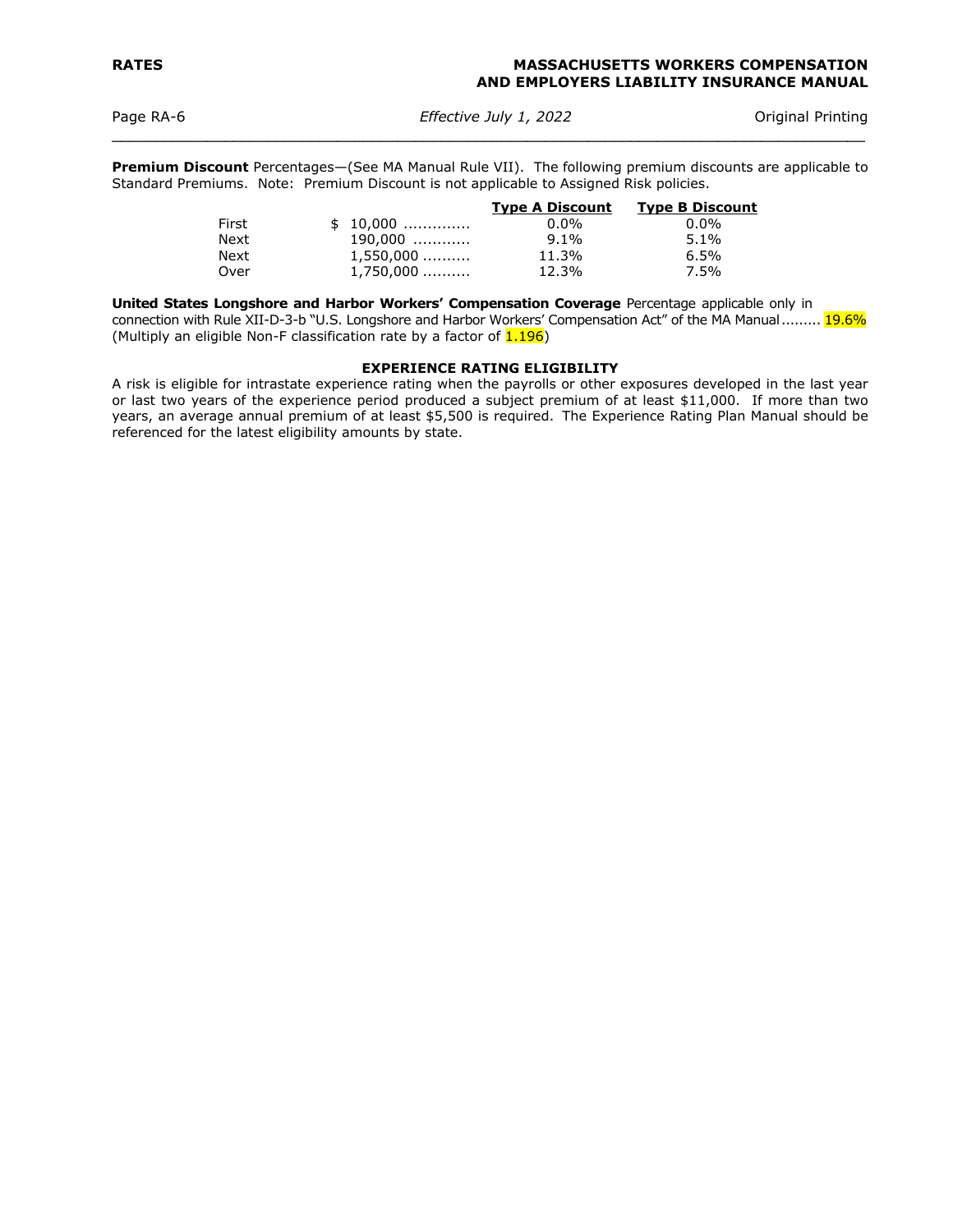# EXPERIENCE RATING PLAN MANUAL **MASSACHUSETTS**

*Effective July 1, 2022* 

| TABLE OF EXPECTED LOSS RATES AND DISCOUNT RATIOS |  |  |  |
|--------------------------------------------------|--|--|--|
|--------------------------------------------------|--|--|--|

|              | <b>EXP</b>           |                      |              | <b>EXP</b>  |              |              | <b>EXP</b>  |              |              | <b>EXP</b>  |              |              | <b>EXP</b>  |              |
|--------------|----------------------|----------------------|--------------|-------------|--------------|--------------|-------------|--------------|--------------|-------------|--------------|--------------|-------------|--------------|
| <b>CLASS</b> | LOSS                 | <b>DISC</b>          | <b>CLASS</b> | LOSS        | <b>DISC</b>  | <b>CLASS</b> | LOSS        | <b>DISC</b>  | <b>CLASS</b> | LOSS        | <b>DISC</b>  | <b>CLASS</b> | LOSS        | <b>DISC</b>  |
| CODE         | <b>RATE</b>          | <b>RATIO</b>         | CODE         | <b>RATE</b> | <b>RATIO</b> | CODE         | <b>RATE</b> | <b>RATIO</b> | CODE         | <b>RATE</b> | <b>RATIO</b> | CODE         | <b>RATE</b> | <b>RATIO</b> |
| 0005         | 1.07                 | .18                  | 2115         | 2.25        | .18          | 3041         | 1.20        | .18          | 3634         | 0.67        | .18          | 4439         | 1.82        | .20          |
| 0008         | 1.01                 | .19                  | 2121         | 0.63        | .19          | 3042         | 1.80        | .19          | 3635         | 1.17        | .20          | 4452         | 1.15        | .18          |
| 0016         | 1.38                 | .19                  | 2130         | 0.64        | .19          | 3066         | 1.02        | .18          | 3638         | 0.75        | .18          | 4459         | 1.26        | .18          |
| 0034         | 1.31                 | .19                  | 2131         | 1.31        | .19          | 3076         | 1.00        | .18          | 3642         | 0.44        | .18          | 4470         | 0.87        | .18          |
|              |                      |                      | 2143         |             |              |              |             |              |              |             |              |              |             |              |
| 0035         | 0.75                 | .19                  |              | 1.10        | .17          | 3081D        | 1.90        | .19          | 3643         | 0.67        | .18          | 4484         | 0.90        | .19          |
| 0036         | 1.31                 | .19                  | 2150         | 1.62        | .19          | 3082D        | 1.90        | .19          | 3647         | 0.97        | .18          | 4493         | 0.83        | .18          |
| 0042         | 1.40                 | .19                  | 2156         | 1.73        | .19          | 3085D        | 1.85        | .19          | 3648         | 0.54        | .19          | 4511         | 0.13        | .18          |
| 0046         | 1.04                 | .20                  | 2157         | 1.83        | .18          | 3110         | 3.80        | .18          | 3681         | 0.28        | .18          | 4512         | 0.04        | .19          |
| 0050         | 1.88                 | .18                  | 2172         | 0.73        | .17          | 3111         | 0.89        | .18          | 3685         | 0.27        | .18          | 4557         | 0.82        | .17          |
| 0059D        |                      |                      | 2211         | 2.26        | .18          | 3113         | 0.74        | .19          | 3724         | 1.74        |              | 4558         | 0.68        | .19          |
|              | $\ddot{\phantom{0}}$ | ¥.                   |              |             |              |              |             |              |              |             | .18          |              |             |              |
| 0065D        | ÷.                   | $\epsilon$           | 2220         | 1.08        | .19          | 3114         | 1.24        | .18          | 3726         | 2.27        | .17          | 4583         | 0.97        | .19          |
| 0066D        | $\ddot{\phantom{a}}$ | $\ddot{\phantom{0}}$ | 2260         | 2.04        | .18          | 3118         | 0.72        | .18          | 3807         | 1.18        | .20          | 4611         | 0.38        | .18          |
| 0067D        |                      | $\mathbf{r}$         | 2288         | 1.72        | .18          | 3119         | 0.39        | .19          | 3808         | 1.36        | .19          | 4635         | 1.83        | .20          |
| 0079         | 0.93                 | .20                  | 2305         | 1.28        | .18          | 3120         | 0.58        | .18          | 3821         | 2.06        | .19          | 4653         | 0.86        | .18          |
| 0083         | 1.57                 | .19                  | 2362         | 0.78        | .19          | 3122         |             |              | 3826         | 1.90        | .20          |              | 3.78        | .17          |
|              |                      |                      |              |             |              |              | 1.02        | .19          |              |             |              | 4665         |             |              |
| 0106         | 3.73                 | .19                  | 2380         | 0.85        | .19          | 3127         | 0.58        | .18          | 3830         | 0.68        | .18          | 4692         | 0.24        | .18          |
| 0113         | 1.31                 | .19                  | 2402         | 0.88        | .19          | 3131         | 0.56        | .19          | 3841         | 0.66        | .18          | 4693         | 0.35        | .19          |
| 0170         | 1.31                 | .19                  | 2413         | 1.48        | .19          | 3132         | 1.02        | .19          | 4000         | 2.19        | .18          | 4720         | 0.71        | .19          |
| 0771         |                      |                      | 2416         | 1.00        | .19          | 3145         | 0.70        | .19          | 4021         | 1.29        | .19          | 4740         | 0.34        | .18          |
| 0908         |                      | $\bar{z}$            | 2417         | 0.90        |              | 3146         | 0.92        |              | 4024         | 1.43        | .18          |              | 1.01        | .18          |
|              | 37.08                | .18                  |              |             | .17          |              |             | .19          |              |             |              | 4741         |             |              |
| 0909         | 86.27                | .21                  | 2501         | 0.95        | .18          | 3169         | 1.13        | .20          | 4034         | 2.37        | .19          | 4771         | 1.85        | .17          |
| 0912         | 172.54               | .21                  | 2503         | 0.49        | .17          | 3179         | 0.50        | .18          | 4036         | 0.74        | .19          | 4777         | 0.94        | .19          |
| 0913         | 74.16                | .18                  | 2570         | 1.93        | .18          | 3180         | 1.11        | .18          | 4038         | 1.30        | .17          | 4825         | 0.17        | .18          |
| 0917         | 1.07                 | .18                  | 2576         | 0.97        | .19          | 3188         | 1.08        | .18          | 4053         | 1.05        | .19          | 4828         | 0.37        | .18          |
| 0918         | 0.19                 | .17                  | 2585         | 1.26        | .19          | 3200         | 0.94        | .19          | 4062         | 0.84        | .18          | 4829         | 0.34        | .18          |
|              |                      |                      |              |             |              |              |             |              |              |             |              |              |             |              |
| 1430         | 2.00                 | .18                  | 2586         | 0.92        | .19          | 3220         | 1.26        | .19          | 4112         | 0.16        | .19          | 4902         | 0.75        | .19          |
| 1438         | 1.27                 | .18                  | 2587         | 1.12        | .18          | 3223         | (a)         | (a)          | 4113         | 1.05        | .19          | 4923         | 0.26        | .18          |
| 1463         | 4.63                 | .20                  | 2623         | 1.98        | .19          | 3255         | 0.89        | .18          | 4114         | 1.19        | .18          | 5020         | 1.71        | .17          |
| 1624D        | 1.49                 | .19                  | 2651         | 0.70        | .19          | 3257         | 1.05        | .19          | 4130         | 1.41        | .19          | 5022         | 3.92        | .18          |
| 1655         | 1.01                 | .18                  | 2660         | 0.95        | .19          | 3270         | 0.95        | .19          | 4133         | 0.71        | .18          | 5037         | 5.88        | .18          |
|              |                      |                      |              |             |              |              |             |              |              |             |              |              |             |              |
| 1701         | 0.90                 | .18                  | 2683         | 1.00        | .19          | 3300         | 1.37        | .20          | 4150         | 0.38        | .17          | 5040         | 7.89        | .18          |
| 1710D        | 1.55                 | .19                  | 2688         | 0.81        | .19          | 3305         | (a)         | (a)          | 4239         | 0.91        | .18          | 5057         | 7.67        | .20          |
| 1747         | 1.06                 | .19                  | 2702         | 4.90        | .19          | 3315         | 1.33        | .18          | 4243         | 1.17        | .18          | 5059         | 8.23        | .19          |
| 1748         | 1.28                 | .20                  | 2710         | 2.39        | .19          | 3336         | 1.10        | .18          | 4244         | 1.21        | .18          | 5102         | 2.45        | .17          |
| 1853         | 0.53                 | .17                  | 2731         | 1.14        | .19          | 3365         | 1.87        | .19          | 4250         | 0.83        | .18          | 5146         | 2.73        | .18          |
|              |                      |                      |              |             |              |              |             |              |              |             |              |              |             |              |
| 1924         | 1.02                 | .18                  | 2747         | 2.57        | .18          | 3372         | 0.87        | .18          | 4251         | 0.95        | .17          | 5160         | 1.07        | .18          |
| 1925         | 2.70                 | .25                  | 2790         | 0.83        | .18          | 3373         | 1.58        | .18          | 4273         | 1.34        | .18          | 5183         | 1.27        | .18          |
| 2003         | 1.59                 | .18                  | 2802         | 1.53        | .18          | 3381         | 0.81        | .18          | 4279         | 0.98        | .18          | 5188         | 1.57        | .17          |
| 2014         | 1.56                 | .18                  | 2835         | 0.77        | .18          | 3383         | 0.69        | .19          | 4283         | 0.69        | .18          | 5190         | 0.97        | .18          |
| 2021         | 1.09                 | .19                  | 2836         | 1.07        | .18          | 3385         | 0.34        | .18          | 4299         | 0.80        | .18          | 5191         | 0.34        | .19          |
|              |                      |                      |              |             |              |              |             |              |              |             |              |              |             |              |
| 2039         | 1.69                 | .18                  | 2841         | 1.69        | .19          | 3400         | 1.08        | .20          | 4304         | 1.88        | .19          | 5192         | 1.22        | .19          |
| 2041         | 1.05                 | .18                  | 2883         | 1.42        | .18          | 3507         | 1.19        | .18          | 4307         | 0.76        | .19          | 5213         | 4.41        | .18          |
| 2070         | 1.45                 | .18                  | 2923         | 0.67        | .18          | 3515         | 1.16        | .18          | 4308         | 0.81        | .15          | 5215         | 1.80        | .18          |
| 2081         | 1.16                 | .20                  | 2942         | 0.77        | .19          | 3558         | 0.33        | .20          | 4351         | 0.38        | .18          | 5221         | 2.67        | .17          |
| 2089         | 1.15                 | .18                  | 3018         | 0.97        | .18          | 3571         | 0.30        | .18          | 4352         | 0.53        | .18          | 5222         | 3.56        | .17          |
|              |                      |                      |              |             |              |              |             |              |              |             |              |              |             |              |
| 2095         | 1.19                 | .18                  | 3022         | 1.54        | .19          | 3574         | 0.75        | .18          | 4360         | 0.27        | .18          | 5223         | 1.65        | .18          |
| 2101         | 1.20                 | .18                  | 3027         | 1.54        | .19          | 3612         | 0.54        | .19          | 4361         | 0.28        | .20          | 5348         | 1.88        | .17          |
| 2105         | (a)                  | (a)                  | 3028         | 1.16        | .19          | 3620         | 1.43        | .18          | 4362         | 0.21        | .18          | 5402         | 3.05        | .18          |
| 2111         | 0.99                 | .19                  | 3030         | 2.16        | .19          | 3629         | 0.75        | .18          | 4410         | 1.36        | .20          | 5403         | 3.50        | .18          |
| 2114         | 1.20                 | .18                  | 3040         | 2.04        | .17          | 3632         | 0.68        | .18          | 4432         | 0.32        | .19          | 5437         | 1.51        | .18          |
|              |                      |                      |              |             |              |              |             |              |              |             |              |              |             |              |

(a) Expected Loss Rates and Discount Ratios for each individual risk must be obtained by Home Office from the MA Bureau.

 $\mathsf D$ Supplement Disease Loading.

> **Contains copyrighted material of the Workers' Compensation Rating and Inspection Bureau of Massachusetts. © 2022 used with its permission.**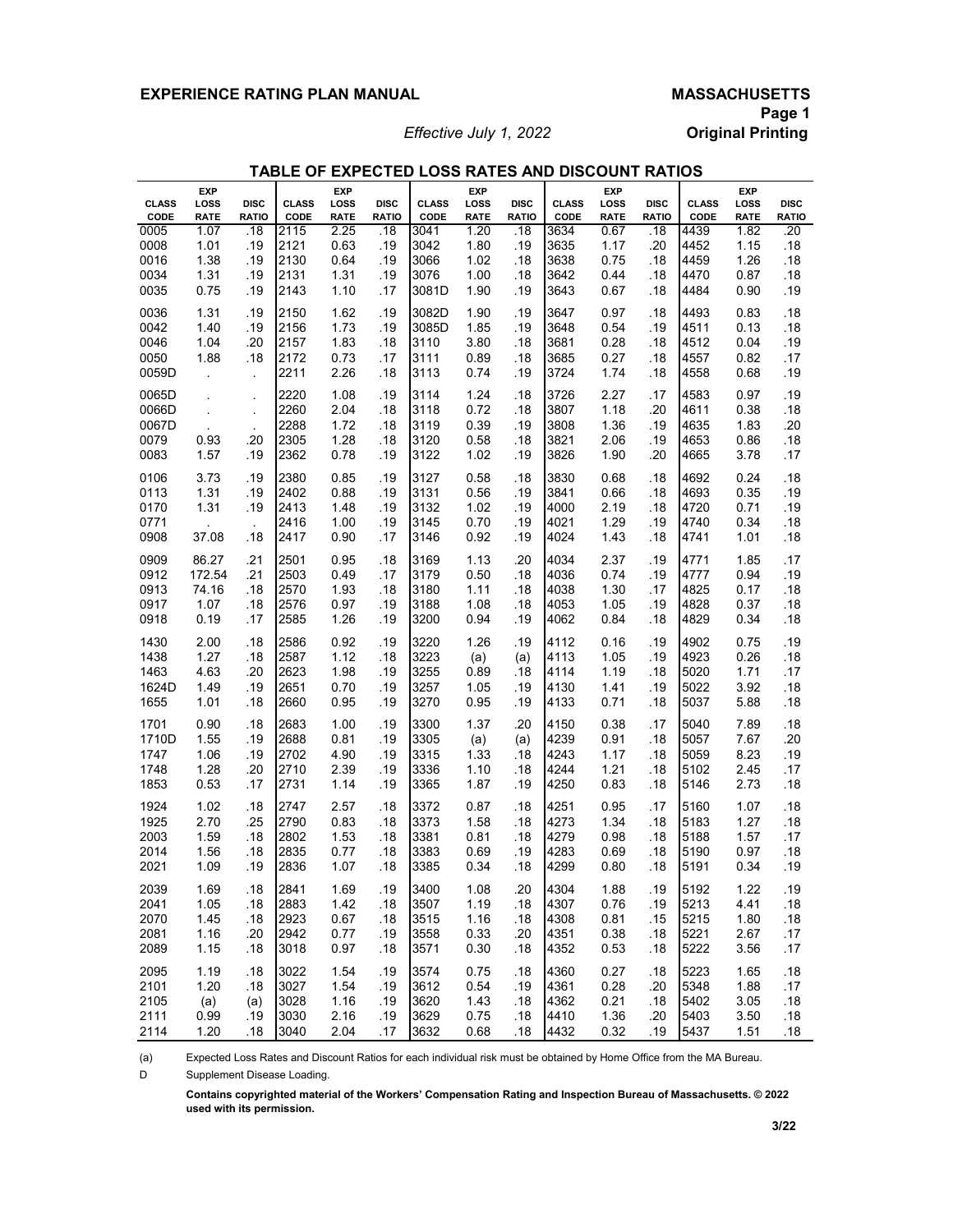**Page 2 Original Printing** *Effective July 1, 2022*

| TABLE OF EXPECTED LOSS RATES AND DISCOUNT RATIOS |  |
|--------------------------------------------------|--|
|--------------------------------------------------|--|

|                      | <b>EXP</b>          |                             |                      | <b>EXP</b>           |                             |                      | <b>EXP</b>          |                             |                      | <b>EXP</b>          |                             |                      | <b>EXP</b>                 |                             |
|----------------------|---------------------|-----------------------------|----------------------|----------------------|-----------------------------|----------------------|---------------------|-----------------------------|----------------------|---------------------|-----------------------------|----------------------|----------------------------|-----------------------------|
| <b>CLASS</b><br>CODE | LOSS<br><b>RATE</b> | <b>DISC</b><br><b>RATIO</b> | <b>CLASS</b><br>CODE | LOSS<br><b>RATE</b>  | <b>DISC</b><br><b>RATIO</b> | <b>CLASS</b><br>CODE | LOSS<br><b>RATE</b> | <b>DISC</b><br><b>RATIO</b> | <b>CLASS</b><br>CODE | LOSS<br><b>RATE</b> | <b>DISC</b><br><b>RATIO</b> | <b>CLASS</b><br>CODE | <b>LOSS</b><br><b>RATE</b> | <b>DISC</b><br><b>RATIO</b> |
| 5443                 | 1.59                | .18                         | 7016M                | 1.12                 | .79                         | 7704                 | 1.29                | .19                         | 8719                 | 1.03                | .18                         | 9179                 | 18.12                      | .22                         |
| 5445                 | 2.49                | .17                         | 7024M                | 1.40                 | .79                         | 7720                 | 0.60                | .19                         | 8720                 | 0.34                | .18                         | 9180                 | 1.84                       | .21                         |
| 5462                 | 2.25                | .17                         | 7038M                | 2.12                 | .76                         | 7855                 | 1.31                | .17                         | 8721                 | 0.09                | .19                         | 9182                 | 1.30                       | .21                         |
| 5472                 | 2.92                | .17                         | 7046M                | 3.02                 | .58                         | 8001                 | 0.77                | .20                         | 8726F                | 1.69                | .20                         | 9186                 | 1.77                       | .21                         |
| 5473                 | 3.40                | .18                         | 7047M                | 1.76                 | .69                         | 8002                 | 0.82                | .21                         | 8734M                | 0.21                | .54                         | 9220                 | 1.52                       | .19                         |
| 5474                 | 1.58                | .18                         | 7050M                | 3.32                 | .67                         | 8006                 | 0.53                | .20                         | 8737M                | 0.17                | .54                         | 9402                 | 1.59                       | .18                         |
| 5478                 | 1.42                | .17                         | 7090M                | 2.65                 | .76                         | 8008                 | 0.36                | .19                         | 8738M                | 0.26                | .53                         | 9403                 | 3.83                       | .18                         |
| 5479                 | 2.34                | .18                         | 7098M                | 3.55                 | .58                         | 8010                 | 0.76                | .19                         | 8742                 | 0.04                | .19                         | 9410                 | 1.59                       | .19                         |
| 5480                 | 1.80                | .17                         | 7099M                | 4.45                 | .51                         | 8013                 | 0.16                | .20                         | 8745                 | 2.60                | .20                         | 9501                 | 0.86                       | .18                         |
| 5506                 | 1.97                | .18                         | 7133                 | (a)                  | (a)                         | 8017                 | 0.45                | .19                         | 8747                 | 0.33                | .17                         | 9505                 | 0.86                       | .18                         |
| 5507                 | 2.14                | .17                         | 7151M                | 3.96                 | .52                         | 8018                 | 1.67                | .18                         | 8748                 | 0.29                | .18                         | 9519                 | 1.01                       | .18                         |
| 5508D                | 1.71                | .18                         | 7152M                | 6.22                 | .52                         | 8021                 | 1.51                | .18                         | 8800                 | 0.48                | .18                         | 9521                 | 1.20                       | .18                         |
| 5509                 | 1.94                | .19                         | 7153M                | 4.96                 | .52                         | 8031                 | 0.74                | .19                         | 8803                 | 0.02                | .19                         | 9522                 | 0.71                       | .18                         |
| 5538                 | 1.68<br>17.13       | .18<br>.19                  | 7219<br>7230         | 2.97<br>3.71         | .18                         | 8032<br>8033         | 0.60<br>0.63        | .19                         | 8805M<br>8810        | 0.09<br>0.03        | .60                         | 9533<br>9534         | 5.88<br>2.09               | .17<br>.17                  |
| 5545                 |                     |                             |                      |                      | .18                         |                      |                     | .18                         |                      |                     | .19                         |                      |                            |                             |
| 5547                 | 4.18                | .19                         | 7231                 | 4.96                 | .18                         | 8034                 | 1.32                | .17                         | 8814M                | 0.07                | .60                         | 9549                 | 1.62                       | .17                         |
| 5606                 | 0.50                | .19                         | 7309F                | 4.12                 | .19                         | 8039                 | 0.62                | .20                         | 8815M                | 0.11                | .59                         | 9552                 | 2.83                       | .19                         |
| 5610                 | 2.04                | .17                         | 7313F                | 5.55                 | .15                         | 8044                 | 1.16                | .19                         | 8820                 | 0.03                | .19                         | 9586                 | 0.16                       | .18                         |
| 5645                 | 2.61<br>7.69        | .19<br>.19                  | 7317F<br>7327F       | 6.95<br>9.04         | .19<br>.19                  | 8046                 | 0.99                | .20<br>.19                  | 8824<br>8826         | 0.90<br>0.71        | .19<br>.19                  | 9620                 | 0.31                       | .19                         |
| 5701                 |                     |                             |                      |                      |                             | 8048                 | 1.12                |                             |                      |                     |                             |                      |                            |                             |
| 5703                 | 4.53                | .18                         | 7333M                | 4.51                 | .70                         | 8058                 | 1.01                | .20                         | 8829                 | 1.04                | .18                         |                      |                            |                             |
| 5705<br>6003         | 3.81<br>3.10        | .18<br>.17                  | 7335M<br>7337M       | 5.30<br>6.65         | .70<br>.61                  | 8103<br>8105         | 1.12<br>3.50        | .19<br>.17                  | 8831<br>8832         | 0.46<br>0.12        | .22<br>.18                  |                      |                            |                             |
| 6005                 | 1.71                | .18                         | 7350F                | 7.01                 | .17                         | 8106                 | 2.08                | .19                         | 8833                 | 0.48                | .18                         |                      |                            |                             |
| 6204                 | 2.06                | .18                         | 7360                 | 1.72                 | .18                         | 8107                 | 1.22                | .19                         | 8835                 | 0.78                | .18                         |                      |                            |                             |
| 6217                 | 1.71                | .17                         | 7370                 | 1.71                 | .19                         | 8111                 | 1.20                | .19                         | 8837                 | (a)                 | (a)                         |                      |                            |                             |
| 6229                 | 1.51                | .18                         | 7380                 | 2.56                 | .18                         | 8203                 | 2.71                | .18                         | 8868                 | 0.34                | .19                         |                      |                            |                             |
| 6233                 | 0.83                | .17                         | 7382                 | 1.69                 | .18                         | 8204                 | 2.49                | .19                         | 8901                 | 0.03                | .19                         |                      |                            |                             |
| 6251D                | 1.69                | .17                         | 7394M                | 5.80                 | .84                         | 8215                 | 1.29                | .19                         | 9014                 | 0.91                | .19                         |                      |                            |                             |
| 6252D                | 2.24                | .17                         | 7395M                | 7.41                 | .84                         | 8227                 | 1.94                | .19                         | 9015                 | 1.32                | .18                         |                      |                            |                             |
| 6306                 | 3.14                | .17                         | 7398M                | 9.29                 | .74                         | 8232                 | 2.21                | .19                         | 9016                 | 0.77                | .20                         |                      |                            |                             |
| 6319                 | 1.08                | .18                         | 7403                 | 1.42                 | .19                         | 8233                 | 2.22                | .19                         | 9019                 | 1.10                | .18                         |                      |                            |                             |
| 6325                 | 1.01                | .18                         | 7405                 | 0.47                 | .18                         | 8235                 | 1.79                | .19                         | 9033                 | 1.06                | .18                         |                      |                            |                             |
| 6400                 | 2.05                | .19                         | 7420                 | 3.29                 | .20                         | 8263                 | 2.12                | .19                         | 9040                 | 1.43                | .19                         |                      |                            |                             |
| 6504                 | 1.20                | .18                         | 7421                 | 0.42                 | .17                         | 8264                 | 2.00                | .19                         | 9044                 | 0.61                | .18                         |                      |                            |                             |
| 6702M                | (a)                 | (a)                         | 7422                 | 0.41                 | .17                         | 8265                 | 2.13                | .19                         | 9052                 | 0.68                | .18                         |                      |                            |                             |
| 6703M                | (a)                 | (a)                         | 7425                 | 0.99                 | .18                         | 8279                 | 1.45                | .20                         | 9058                 | 0.70                | .19                         |                      |                            |                             |
| 6704M                | (a)                 | (a)                         | 7431                 | 0.41                 | .17                         | 8291                 | 1.45                | .19                         | 9060                 | 0.47                | .20                         |                      |                            |                             |
| 6801F                | 2.57                | .18                         | 7445                 | ÷.                   | $\ddot{\phantom{a}}$        | 8292                 | 1.49                | .18                         | 9061                 | 0.49                | .19                         |                      |                            |                             |
| 6811                 | 2.26                | .18                         | 7453                 | $\ddot{\phantom{1}}$ | ä,                          | 8293                 | 3.08                | .19                         | 9062                 | 0.49                | .19                         |                      |                            |                             |
| 6824F                | 3.40                | .20                         | 7502                 | 0.68                 | .18                         | 8350                 | 2.62                | .18                         | 9063                 | 0.28                | .20                         |                      |                            |                             |
| 6826F                | 2.13                | .18                         | 7515                 | 1.18                 | .23                         | 8380                 | 1.09                | .18                         | 9077F                | 2.75                | .23                         |                      |                            |                             |
| 6834                 | 0.94                | .19                         | 7520                 | 1.30                 | .19                         | 8381                 | 0.71                | .19                         | 9079                 | 0.47                | .19                         |                      |                            |                             |
| 6836<br>6843F        | 1.26<br>4.38        | .20<br>.18                  | 7538<br>7539         | 2.13<br>0.54         | .18<br>.19                  | 8385<br>8392         | 1.40<br>0.74        | .18<br>.20                  | 9089<br>9093         | 0.33<br>0.51        | .19<br>.20                  |                      |                            |                             |
|                      |                     |                             |                      |                      |                             |                      |                     |                             |                      |                     |                             |                      |                            |                             |
| 6854<br>6872F        | 3.85<br>6.13        | .18<br>.19                  | 7580<br>7590         | 1.37<br>2.04         | .18<br>.19                  | 8393<br>8500         | 0.54<br>2.22        | .18<br>.19                  | 9101<br>9102         | 1.72<br>0.91        | .19<br>.19                  |                      |                            |                             |
| 6874F                | 6.70                | .18                         | 7600                 | 1.51                 | .17                         | 8601                 | 0.08                | .19                         | 9154                 | 0.69                | .20                         |                      |                            |                             |
| 6882                 | 5.39                | .19                         | 7601                 | 2.03                 | .18                         | 8709F                | 2.15                | .19                         | 9156                 | 0.81                | .20                         |                      |                            |                             |
| 6884                 | 5.89                | .18                         | 7610                 | 0.14                 | .17                         | 8710                 | 1.10                | .18                         | 9178                 | 6.45                | .24                         |                      |                            |                             |

(a) Expected Loss Rates and Discount Ratios for each individual risk must be obtained by Home Office from the MA Bureau D Supplement Disease Loading.

F Expected Loss Rates and Discount Ratios for risks covered under the United States Longshore and Harbor Workers' Compensation Act.

M Expected Loss Rates and Discount Ratios for risks subject to Admiralty Law or Federal Employers Liability Act (FELA). **Contains copyrighted material of the Workers' Compensation Rating and Inspection Bureau of Massachusetts. © 2022 used with its permission.**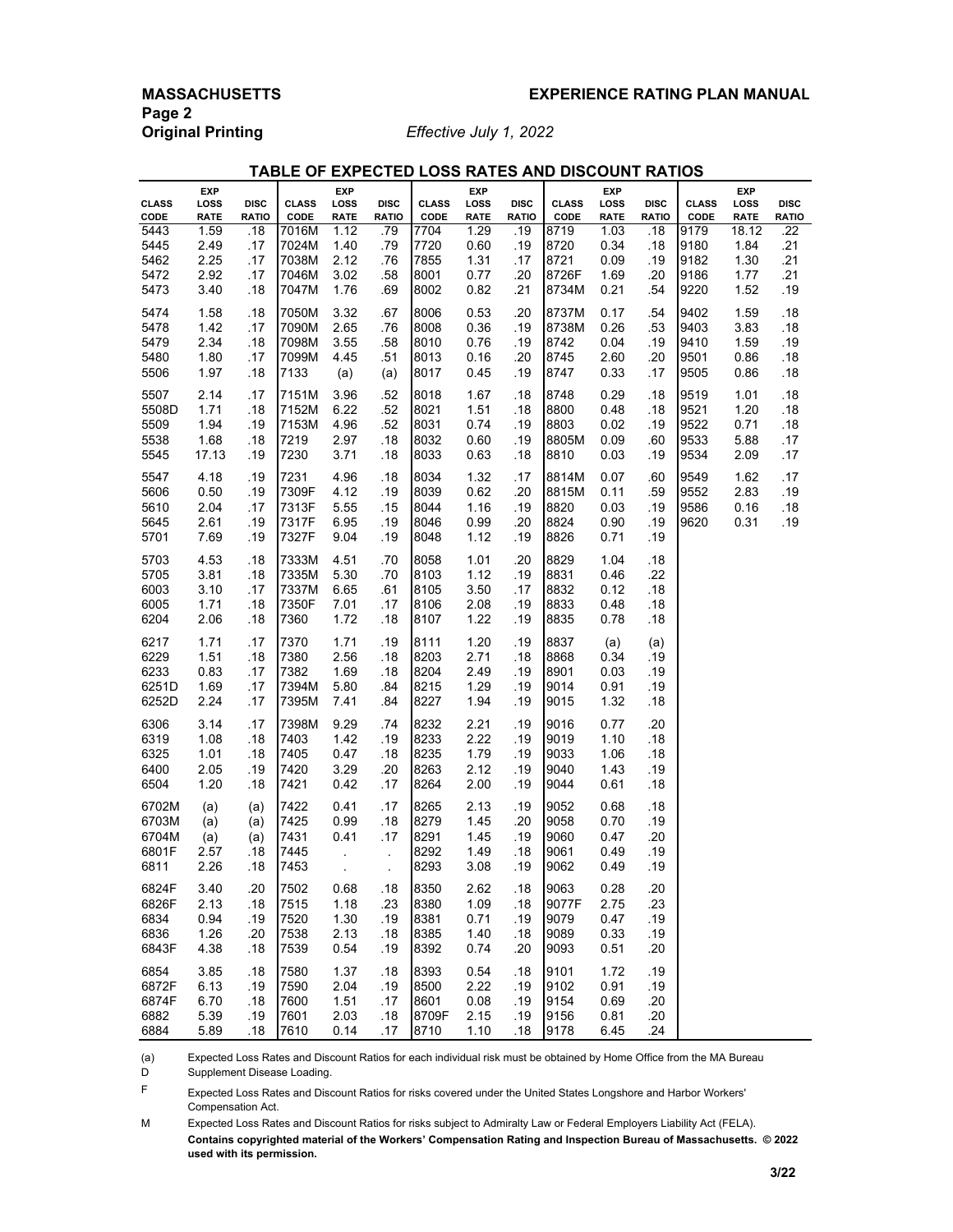# **EXPERIENCE RATING PLAN MANUAL MASSACHUSETTS PART FIVE** PART PROPERTY AND PAGE 3

# *Effective July 1, 2022*

| <b>Expected</b><br>Losses | Weighting<br><b>Values</b> | Expected<br><b>Losses</b>                | Weighting<br><b>Values</b> | <b>Expected</b><br>Losses |             | Weighting<br><b>Values</b> |
|---------------------------|----------------------------|------------------------------------------|----------------------------|---------------------------|-------------|----------------------------|
| $0 -$<br>2.931            | 0.04                       | 829.408 -<br>894,882                     | 0.24                       | $3,418,995 -$             | 3,696,438   | 0.44                       |
| $2,932 -$<br>11.851       | 0.05                       | 894,883 -<br>963,836                     | 0.25                       | 3,696,439 -               | 4,005,844   | 0.45                       |
| 11,852 -<br>20,962        | 0.06                       | 1,036,559<br>$963.837 -$                 | 0.26                       | 4,005,845 -               | 4,353,074   | 0.46                       |
| $20.963 -$<br>86.018      | 0.07                       | $1.036.560 -$<br>1,113,376               | 0.27                       | 4,353,075 -               | 4,745,517   | 0.47                       |
| 86,019 - 125,216          | 0.08                       | $1,113,377 -$<br>1,194,645               | 0.28                       | 4,745,518 -               | 5,192,622   | 0.48                       |
| 125,217 - 162,596         | 0.09                       | 1,194,646 -<br>1,280,770                 | 0.29                       | 5,192,623 -               | 5,706,665   | 0.49                       |
| 162.597 - 200.061         | 0.10                       | 1,372,202<br>$1,280,771 -$               | 0.30                       | 5,706,666 -               | 6,303,899   | 0.50                       |
| 200,062 - 238,261         | 0.11                       | 1,372,203 -<br>1,469,451                 | 0.31                       | $6,303,900 -$             | 7,006,299   | 0.51                       |
| 238.262 - 277.532         | 0.12                       | 1.573.094<br>1.469.452 -                 | 0.32                       | 7,006,300 -               | 7,844,326   | 0.52                       |
| 277,533 - 318,093         | 0.13                       | 1,573,095 -<br>1,683,786                 | 0.33                       | 7,844,327 -               | 8,861,466   | 0.53                       |
| 318,094 - 360,117         | 0.14                       | 1,683,787 -<br>1,802,272                 | 0.34                       | 8,861,467 -               | 10,122,016  | 0.54                       |
| 360,118 - 403,757         | 0.15                       | 1,929,410<br>$1,802,273 -$               | 0.35                       | $10,122,017 -$            | 11,725,231  | 0.55                       |
| 403.758 - 449.157         | 0.16                       | $1.929.411 -$<br>2,066,185               | 0.36                       | 11,725,232 -              | 13,832,817  | 0.56                       |
| 449,158 - 496,463         | 0.17                       | $2,066,186 -$<br>2,213,738               | 0.37                       | 13,832,818 -              | 16,727,225  | 0.57                       |
| 496,464 - 545,823         | 0.18                       | $2.213.739 -$<br>2,373,398               | 0.38                       | 16,727,226 -              | 20,950,201  | 0.58                       |
| 545.824 - 597.396         | 0.19                       | 2,546,720<br>2.373.399<br>$\mathbf{r}$   | 0.39                       | 20.950.202 -              | 27,688,977  | 0.59                       |
| 597,397 - 651,350         | 0.20                       | 2,735,538<br>2,546,721<br>$\blacksquare$ | 0.40                       | 27,688,978 -              | 40,145,480  | 0.60                       |
| 651.351 - 707.868         | 0.21                       | $2.735.539 -$<br>2.942.030               | 0.41                       | 40,145,481 -              | 70,958,899  | 0.61                       |
| 707,869 - 767,148         | 0.22                       | 3,168,801<br>2,942,031<br>$\mathbb{Z}^2$ | 0.42                       | 70,958,900 -              | 274,327,342 | 0.62                       |
| 767.149 - 829.407         | 0.23                       | 3,418,994<br>3,168,802<br>$\blacksquare$ | 0.43                       | 274,327,343 -             | 999,999,999 | 0.63                       |

# **TABLE OF WEIGHTING VALUES**

| (d) U.S. Longshore and Harbor Workers' Act Per Claim Accident Limitation  \$130,000           |  |
|-----------------------------------------------------------------------------------------------|--|
| (e) U.S. Longshore and Harbor Workers' Act Multiple Claim Accident Limitation  \$260,000      |  |
|                                                                                               |  |
|                                                                                               |  |
|                                                                                               |  |
| (Multiply a Non-F classification ELR by the USL&HW Act - Expected Loss Factor of 1.137)       |  |
| (i) Cap on Modifications = $1 + (0.00005)$ [(Expected Losses) + (2) (Expected Losses) / (14)] |  |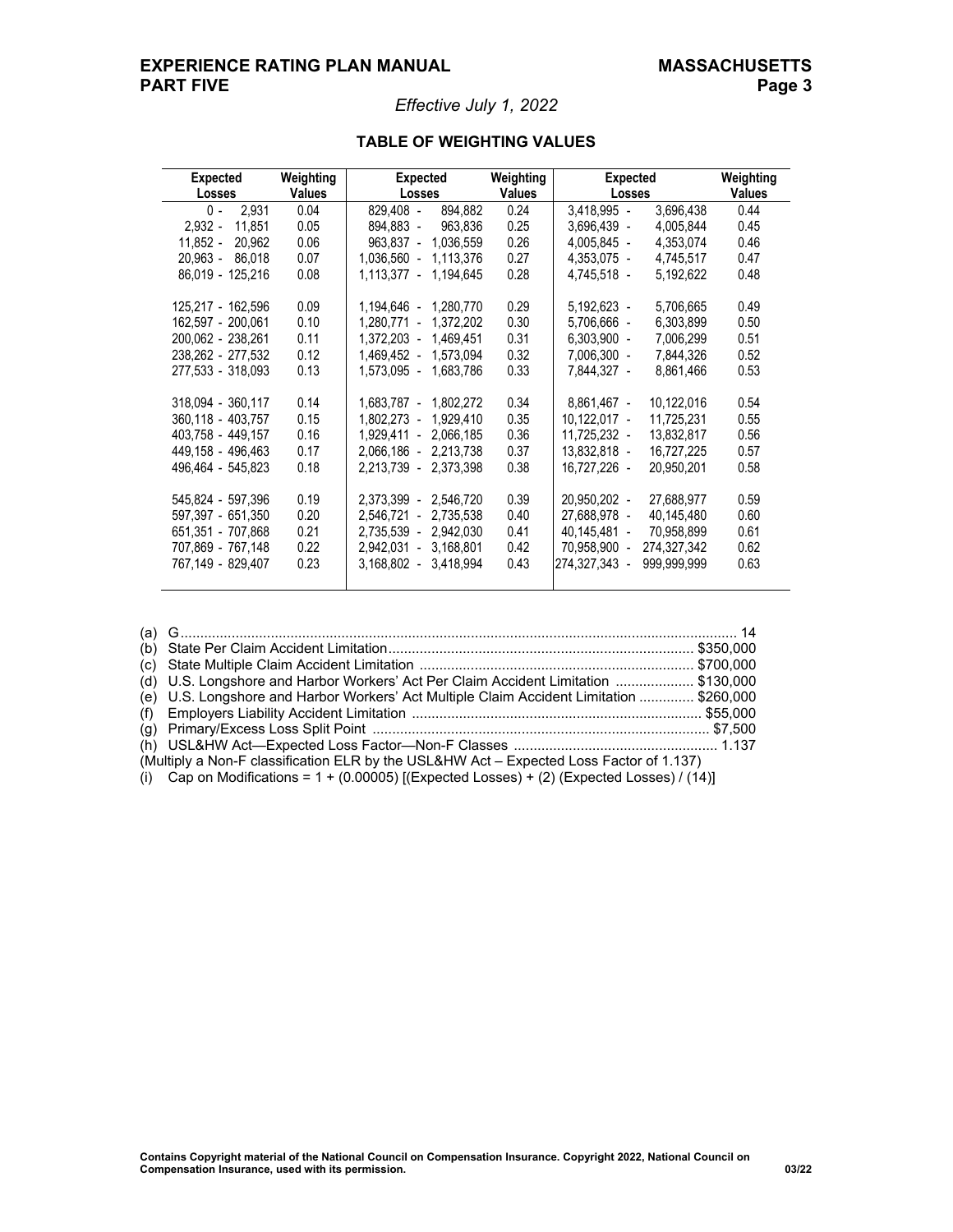*Effective July 1, 2022*

# **TABLE OF BALLAST VALUES**

| <b>Expected</b> |           | <b>Ballast</b> | <b>Expected</b>                  | <b>Ballast</b> | <b>Expected</b>                                       | <b>Ballast</b> |
|-----------------|-----------|----------------|----------------------------------|----------------|-------------------------------------------------------|----------------|
| Losses          |           | <b>Values</b>  | Losses                           | <b>Values</b>  | Losses                                                | Values         |
| $0 -$           | 68,696    | 35,000         | 1,726,975<br>1,776,919<br>$\sim$ | 210,000        | 3,475,984<br>3,525,970<br>$\mathcal{L}_{\mathcal{A}}$ | 385,000        |
| 68,697 -        | 104,903   | 40,000         | 1,776,920 -<br>1,826,867         | 215,000        | 3,525,971<br>3,575,956<br>$\blacksquare$              | 390,000        |
| 104,904 -       | 146,890   | 45,000         | 1,826,868 -<br>1,876,818         | 220,000        | 3,575,957 -<br>3,625,943                              | 395,000        |
| 146,891 -       | 191,997   | 50,000         | 1,876,819 -<br>1,926,771         | 225,000        | 3,625,944 -<br>3,675,930                              | 400,000        |
| 191,998 -       | 238,797   | 55,000         | 1,926,772 -<br>1,976,726         | 230,000        | 3,675,931 -<br>3,725,918                              | 405,000        |
|                 |           |                |                                  |                |                                                       |                |
| 238,798 -       | 286,573   | 60,000         | 1,976,727 -<br>2,026,684         | 235,000        | 3,725,919 -<br>3,775,906                              | 410,000        |
| 286,574 -       | 334,949   | 65,000         | 2,026,685 -<br>2,076,643         | 240,000        | 3,775,907 -<br>3,825,894                              | 415,000        |
| 334,950 -       | 383,716   | 70,000         | 2,126,605<br>2,076,644 -         | 245,000        | 3,825,895 -<br>3,875,882                              | 420,000        |
| 383,717 -       | 432,750   | 75,000         | 2,126,606 -<br>2,176,568         | 250,000        | 3,875,883 -<br>3,925,871                              | 425,000        |
| 432,751 -       | 481,974   | 80,000         | 2,226,533<br>2,176,569 -         | 255,000        | 3,925,872 -<br>3,975,860                              | 430,000        |
| 481,975 -       | 531,338   | 85,000         | 2,226,534 -<br>2,276,500         | 260,000        | 3,975,861<br>4,025,849<br>$\overline{\phantom{a}}$    | 435,000        |
| 531,339 -       | 580,807   | 90,000         | 2,326,468<br>2,276,501<br>$\sim$ | 265,000        | 4,025,850<br>4,075,839<br>$\overline{\phantom{a}}$    | 440,000        |
| 580,808 -       | 630,358   | 95,000         | 2,326,469 -<br>2,376,437         | 270,000        | 4,075,840 -<br>4,125,829                              | 445,000        |
| 630,359 -       | 679,972   | 100,000        | 2,376,438 -<br>2,426,407         | 275,000        | 4,125,830 -<br>4,175,819                              | 450,000        |
| 679,973 -       | 729,638   | 105,000        | 2,426,408 -<br>2,476,379         | 280,000        | 4,175,820<br>4,225,809<br>$\blacksquare$              | 455,000        |
|                 |           |                |                                  |                |                                                       |                |
| 729,639 -       | 779,346   | 110,000        | 2,476,380 -<br>2,526,352         | 285,000        | 4,275,800<br>4,225,810 -                              | 460,000        |
| 779,347 -       | 829,088   | 115,000        | 2,526,353 -<br>2,576,326         | 290,000        | 4,325,791<br>4,275,801 -                              | 465,000        |
| 829,089 -       | 878,859   | 120,000        | 2,576,327 -<br>2,626,301         | 295,000        | 4,325,792 -<br>4,375,782                              | 470,000        |
| 878,860 -       | 928,654   | 125,000        | 2,626,302 -<br>2,676,276         | 300,000        | 4,375,783 -<br>4,425,773                              | 475,000        |
| 928,655 -       | 978,470   | 130,000        | 2,676,277 -<br>2,726,253         | 305,000        | 4,425,774 -<br>4,475,764                              | 480,000        |
|                 |           |                |                                  |                |                                                       |                |
| 978,471 -       | 1,028,304 | 135,000        | 2,776,231<br>2,726,254 -         | 310,000        | 4,475,765 -<br>4,525,756                              | 485,000        |
| 1,028,305 -     | 1,078,152 | 140,000        | 2,776,232 -<br>2,826,209         | 315,000        | 4,525,757 -<br>4,575,748                              | 490,000        |
| 1,078,153 -     | 1,128,014 | 145,000        | 2,826,210 -<br>2,876,188         | 320,000        | 4,575,749 -<br>4,625,739                              | 495,000        |
| $1,128,015 -$   | 1,177,887 | 150,000        | 2,876,189 -<br>2,926,168         | 325,000        | 4,625,740 -<br>4,675,732                              | 500,000        |
| 1,177,888 -     | 1,227,771 | 155,000        | 2,926,169 -<br>2,976,148         | 330,000        | 4,675,733 -<br>4,725,724                              | 505,000        |
| 1,227,772 -     | 1,277,664 | 160,000        | 2,976,149 -<br>3,026,129         | 335,000        | 4,725,725 -<br>4,775,716                              | 510,000        |
| 1,277,665 -     | 1,327,564 | 165,000        | $3,026,130 -$<br>3,076,111       | 340,000        | 4,825,709<br>4,775,717 -                              | 515,000        |
| 1,327,565 -     | 1,377,472 | 170,000        | 3,076,112 -<br>3,126,093         | 345,000        | 4,825,710 -<br>4,875,702                              | 520,000        |
| 1,377,473 -     | 1,427,386 | 175,000        | 3,126,094 -<br>3,176,076         | 350,000        | 4,925,694<br>4,875,703 -                              | 525,000        |
| 1,427,387 -     | 1,477,306 | 180,000        | 3,226,059<br>3,176,077 -         | 355,000        | 4,925,695<br>4,975,687<br>$\overline{\phantom{a}}$    | 530,000        |
|                 |           |                |                                  |                |                                                       |                |
| 1,477,307 -     | 1,527,231 | 185,000        | 3,226,060 -<br>3,276,043         | 360,000        |                                                       |                |
| 1,527,232 -     | 1,577,161 | 190,000        | 3,326,028<br>3,276,044 -         | 365,000        |                                                       |                |
| 1,577,162 -     | 1,627,095 | 195,000        | 3,376,013<br>3,326,029 -         | 370,000        |                                                       |                |
| 1,627,096 -     | 1,677,033 | 200,000        | 3,425,998<br>3,376,014<br>$\sim$ | 375,000        |                                                       |                |
| 1,677,034 -     | 1,726,974 | 205,000        | 3,425,999<br>3,475,983<br>$\sim$ | 380,000        |                                                       |                |

For Expected Losses (E) greater than \$4,975,687, the Ballast Value can be calculated using the following formula (rounded to the nearest 1):

$$
B = (0.1E + 2,500GE/(E + 700G))
$$

G = 14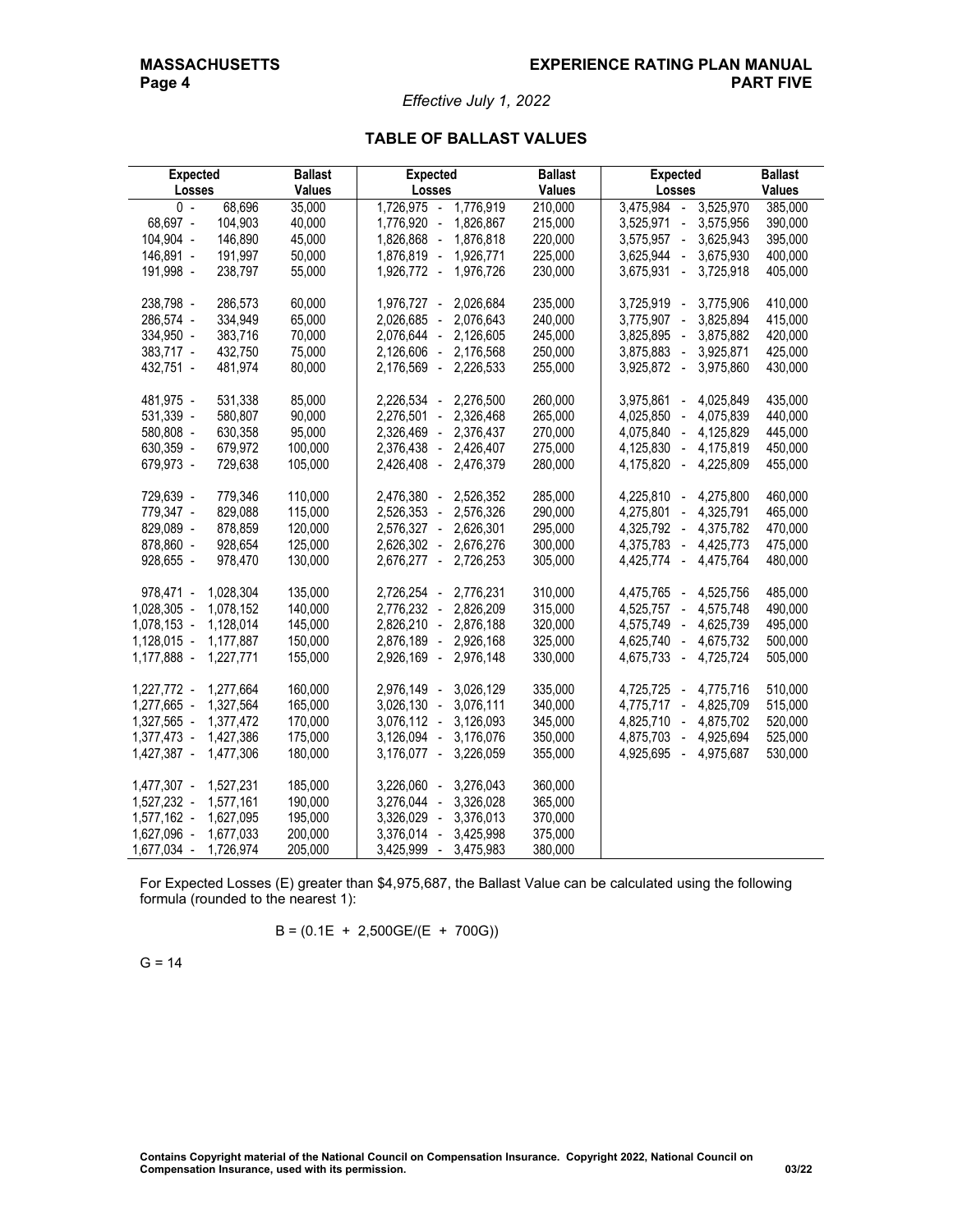# **RETROSPECTIVE RATING PLAN MANUAL MASSACHUSETTS STATE SPECIAL RATING VALUES**<br>Original Printing *RR1 Effective July 1, 2022* **RR1 Original Printing**

| $\mathbf{1}$ . |                       | <b>Hazard Group Differentials</b> |                                                    |      |                       |                        |      | 2. | <b>Tax Multipliers</b>                             |          |
|----------------|-----------------------|-----------------------------------|----------------------------------------------------|------|-----------------------|------------------------|------|----|----------------------------------------------------|----------|
|                | Α                     | B                                 | C                                                  | D    | E                     | F                      | G    |    | a. State (non-F Classes)                           | 1.036*   |
|                | 1.87                  | 1.54                              | 1.32                                               | 1.11 | 0.93                  | 0.72                   | 0.59 |    | b. Federal Classes, or non-F classes               | $1.081*$ |
|                |                       |                                   |                                                    |      |                       |                        |      |    | where rate is increased by the                     |          |
|                |                       |                                   |                                                    |      |                       |                        |      |    | USL&HW Act Percentage                              |          |
|                |                       |                                   |                                                    |      |                       |                        |      |    | * Includes 0.29% residual market subsidy provision |          |
|                |                       |                                   |                                                    |      |                       |                        |      |    | and 0.56% insolvency fund assessment provision     |          |
| 3.             |                       | <b>Expected Loss Ratio</b>        |                                                    |      |                       |                        |      | 4. | <b>Loss Conversion Factor</b>                      |          |
|                |                       | 0.617                             |                                                    |      |                       |                        |      |    | 1.187                                              |          |
|                |                       |                                   | <b>Expected Loss and Allocated</b>                 |      |                       |                        |      |    | <b>Loss Conversion Factor</b>                      |          |
|                |                       | <b>Loss Adjustment Expense</b>    |                                                    |      |                       |                        |      |    | for Allocated Loss Adjustment                      |          |
|                |                       | <b>Ratio (ALAE Option)</b>        |                                                    |      |                       |                        |      |    | <b>Expense Option (ALAE Option)</b>                |          |
|                |                       | 0.670                             |                                                    |      |                       |                        |      |    | 1.094                                              |          |
| 5.             |                       |                                   | <b>Table of Expense Ratios Excluding Taxes</b>     |      |                       |                        |      | 6. | 2013-Table of Expected Loss Ranges                 |          |
|                |                       |                                   | and Including Profit and Contingencies             |      |                       |                        |      |    | April 1, 2014                                      |          |
|                | <b>Type A Company</b> |                                   |                                                    |      | <b>Type B Company</b> |                        |      |    |                                                    |          |
|                | Massachusetts         |                                   |                                                    |      | Massachusetts         |                        |      |    |                                                    |          |
|                |                       | Effective July 1, 2022            |                                                    |      |                       | Effective July 1, 2022 |      |    |                                                    |          |
|                |                       |                                   | <b>Table of Expense Ratios Excluding Allocated</b> |      |                       |                        |      |    |                                                    |          |
|                |                       |                                   | <b>Loss Adjustment Expense and Taxes</b>           |      |                       |                        |      |    |                                                    |          |
|                |                       |                                   | and Including Profit and Contingencies             |      |                       |                        |      |    |                                                    |          |
|                | <b>Type A Company</b> |                                   |                                                    |      | <b>Type B Company</b> |                        |      |    |                                                    |          |
|                |                       |                                   |                                                    |      |                       |                        |      |    |                                                    |          |

*Effective July 1, 2022* 

Massachusetts Massachusetts Effective July 1, 2022 Effective July 1, 2022

# **7a. Excess Loss Factors**

(Applicable to New and Renewal Policies)

| <b>Per Accident</b> | <b>Hazard Groups</b> |       |       |       |       |       |       |  |  |
|---------------------|----------------------|-------|-------|-------|-------|-------|-------|--|--|
| Limitation          | A                    | в     | C     | D     | Е     | F     | G     |  |  |
| \$25,000            | 0.397                | 0.422 | 0.445 | 0.465 | 0.484 | 0.512 | 0.542 |  |  |
| 30,000              | 0.380                | 0.405 | 0.429 | 0.451 | 0.471 | 0.500 | 0.533 |  |  |
| 35,000              | 0.365                | 0.391 | 0.416 | 0.439 | 0.459 | 0.489 | 0.525 |  |  |
| 40,000              | 0.351                | 0.377 | 0.403 | 0.427 | 0.448 | 0.479 | 0.517 |  |  |
| 50,000              | 0.327                | 0.354 | 0.380 | 0.407 | 0.428 | 0.460 | 0.504 |  |  |
| 75,000              | 0.278                | 0.306 | 0.335 | 0.366 | 0.388 | 0.422 | 0.474 |  |  |
| 100,000             | 0.242                | 0.270 | 0.299 | 0.333 | 0.356 | 0.389 | 0.447 |  |  |
| 125,000             | 0.214                | 0.240 | 0.270 | 0.305 | 0.328 | 0.360 | 0.424 |  |  |
| 150,000             | 0.191                | 0.215 | 0.245 | 0.281 | 0.303 | 0.335 | 0.402 |  |  |
| 175,000             | 0.172                | 0.194 | 0.223 | 0.260 | 0.281 | 0.311 | 0.383 |  |  |
| 200,000             | 0.156                | 0.176 | 0.204 | 0.241 | 0.261 | 0.291 | 0.364 |  |  |
| 250,000             | 0.129                | 0.147 | 0.173 | 0.209 | 0.227 | 0.255 | 0.332 |  |  |
| 300,000             | 0.110                | 0.125 | 0.149 | 0.183 | 0.200 | 0.226 | 0.303 |  |  |
| 500,000             | 0.065                | 0.075 | 0.092 | 0.119 | 0.131 | 0.150 | 0.222 |  |  |
| 1,000,000           | 0.030                | 0.035 | 0.044 | 0.059 | 0.066 | 0.077 | 0.125 |  |  |
| 2,000,000           | 0.014                | 0.016 | 0.020 | 0.028 | 0.031 | 0.037 | 0.063 |  |  |
| 3,000,000           | 0.008                | 0.010 | 0.012 | 0.017 | 0.019 | 0.023 | 0.041 |  |  |
| 4,000,000           | 0.006                | 0.007 | 0.009 | 0.012 | 0.014 | 0.016 | 0.030 |  |  |
| 5,000,000           | 0.004                | 0.005 | 0.007 | 0.009 | 0.010 | 0.012 | 0.023 |  |  |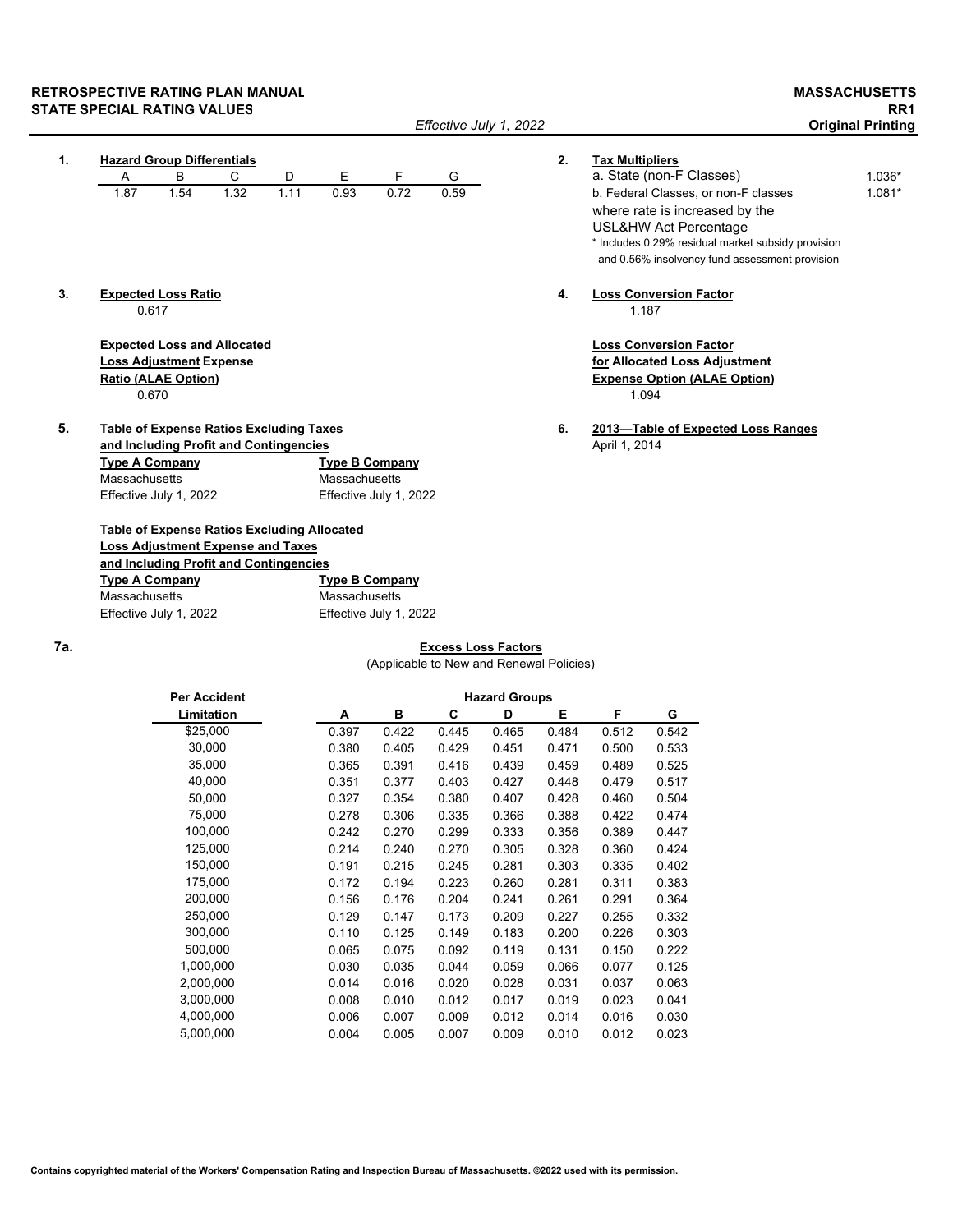# *Effective July 1, 2022*

## **MASSACHUSETTS RETROSPECTIVE RATING PLAN MANUAL STATE SPECIAL RATING VALUES**

## **7b. ALAE Option Excess Loss and Allocated Loss Adjustment Expense Factors (Applicable to New and Renewal Policies)**

| Per Accident | <b>Hazard Groups</b> |       |       |       |       |       |       |  |  |
|--------------|----------------------|-------|-------|-------|-------|-------|-------|--|--|
| Limitation   | A                    | в     | С     | D     | Е     | F     | G     |  |  |
| \$25,000     | 0.440                | 0.465 | 0.490 | 0.511 | 0.532 | 0.561 | 0.592 |  |  |
| 30,000       | 0.421                | 0.448 | 0.474 | 0.497 | 0.518 | 0.549 | 0.583 |  |  |
| 35,000       | 0.405                | 0.433 | 0.459 | 0.483 | 0.505 | 0.537 | 0.575 |  |  |
| 40,000       | 0.390                | 0.419 | 0.446 | 0.472 | 0.494 | 0.527 | 0.567 |  |  |
| 50,000       | 0.364                | 0.394 | 0.422 | 0.450 | 0.473 | 0.507 | 0.552 |  |  |
| 75,000       | 0.313                | 0.343 | 0.374 | 0.407 | 0.431 | 0.467 | 0.521 |  |  |
| 100,000      | 0.274                | 0.305 | 0.336 | 0.372 | 0.397 | 0.433 | 0.494 |  |  |
| 125,000      | 0.244                | 0.273 | 0.305 | 0.343 | 0.368 | 0.403 | 0.470 |  |  |
| 150,000      | 0.219                | 0.246 | 0.278 | 0.317 | 0.341 | 0.376 | 0.447 |  |  |
| 175,000      | 0.198                | 0.223 | 0.254 | 0.294 | 0.318 | 0.352 | 0.427 |  |  |
| 200,000      | 0.180                | 0.203 | 0.234 | 0.274 | 0.296 | 0.329 | 0.408 |  |  |
| 250,000      | 0.151                | 0.171 | 0.200 | 0.239 | 0.260 | 0.291 | 0.374 |  |  |
| 300,000      | 0.128                | 0.146 | 0.173 | 0.211 | 0.230 | 0.259 | 0.344 |  |  |
| 500,000      | 0.077                | 0.089 | 0.109 | 0.139 | 0.153 | 0.175 | 0.255 |  |  |
| 1,000,000    | 0.036                | 0.042 | 0.053 | 0.070 | 0.078 | 0.091 | 0.147 |  |  |
| 2,000,000    | 0.016                | 0.019 | 0.024 | 0.033 | 0.037 | 0.044 | 0.075 |  |  |
| 3,000,000    | 0.010                | 0.012 | 0.015 | 0.021 | 0.023 | 0.027 | 0.049 |  |  |
| 4,000,000    | 0.007                | 0.008 | 0.010 | 0.015 | 0.016 | 0.019 | 0.035 |  |  |
| 5,000,000    | 0.005                | 0.006 | 0.008 | 0.011 | 0.012 | 0.015 | 0.027 |  |  |

### **8. Retrospective Development Factors**

|             |      | <b>With Loss Limit</b> |                  |             |      | <b>Without Loss Limit</b> |                  |
|-------------|------|------------------------|------------------|-------------|------|---------------------------|------------------|
| 1st         | 2nd  | 3rd                    | 4th & Subsequent | 1st         | 2nd  | 3rd                       | 4th & Subsequent |
| <u>Adj.</u> | Adj. | Adj.                   | <u>Adi</u>       | <u>Adj.</u> | Adj. | Adj.                      | Adj.             |
| 0.11        | 0.07 | ን 05                   | 0.00             | 0.14        | 0.09 | 0.06                      | 0.00             |

# **9. State Special Classifications by Hazard Group**

All Massachusetts Hazard Group assignments can be found in Appendix G of the 2008 Edition of the Massachusetts Workers' Compensation & Employers Liability Insurance Manual.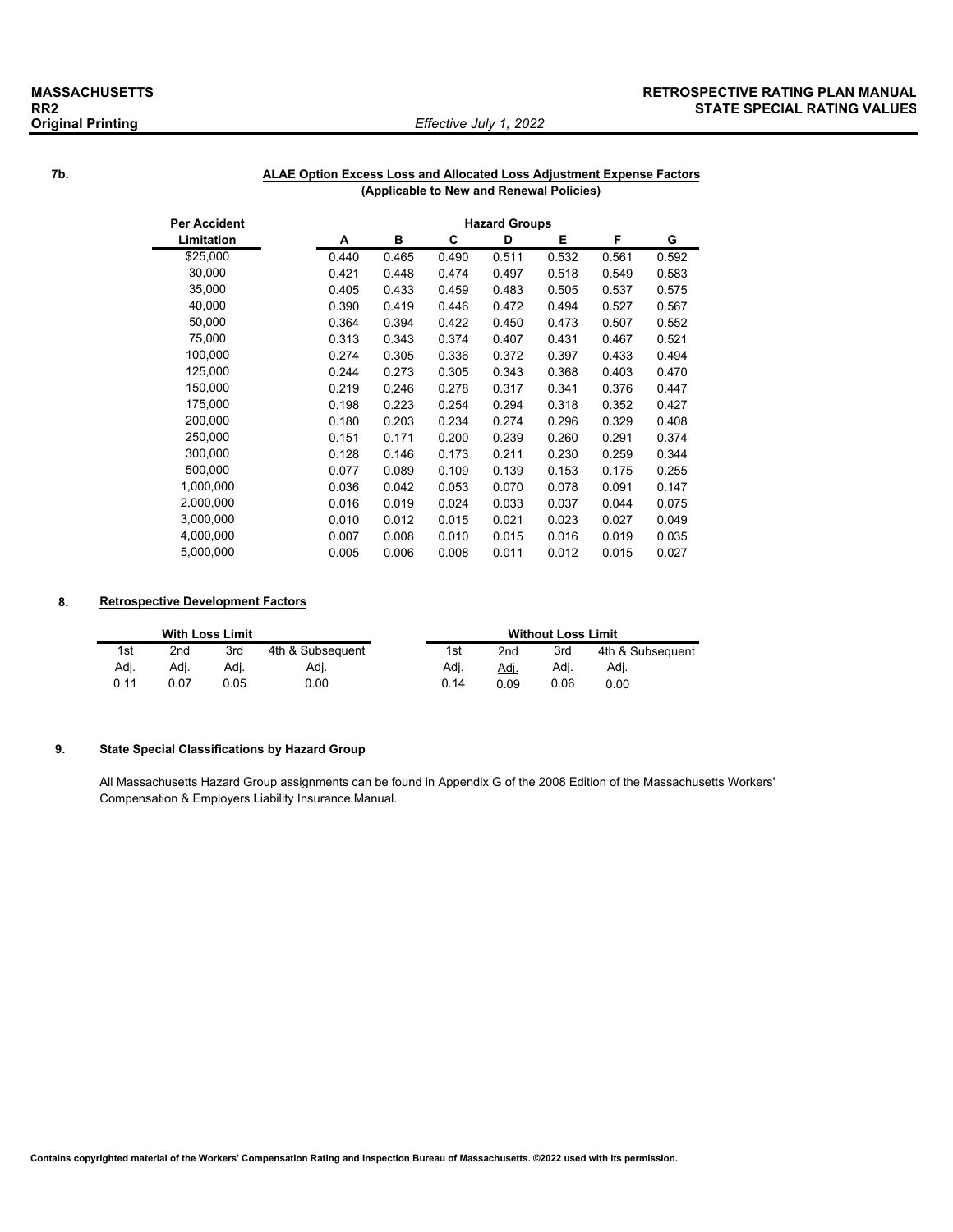# **TABLE OF EXPENSE RATIOS—EXCLUDING TAXES AND INCLUDING PROFIT AND CONTINGENCIES - TYPE A COMPANY - MASSACHUSETTS** *Effective 01 July 2022*

| <b>Standard Premium</b> |        | <b>Expense</b> | <b>Standard Premium</b> |         | <b>Expense</b> | <b>Standard Premium</b> |             | <b>Expense</b> |
|-------------------------|--------|----------------|-------------------------|---------|----------------|-------------------------|-------------|----------------|
| From                    | To     | Ratio          | From                    | To      | Ratio          | From                    | To          | Ratio          |
| $0 -$                   | 10,057 | 0.348          | $18,173 -$              | 18,556  | 0.308          | 105,349 -               | 119,705     | 0.268          |
| $10058 -$               | 10,174 | 0.347          | $18,557 -$              | 18,956  | 0.307          | 119,706 -               | 138,593     | 0.267          |
| 10175 -                 | 10,293 | 0.346          | 18,957 -                | 19,374  | 0.306          | 138,594 -               | 164,557     | 0.266          |
| 10294 -                 | 10,415 | 0.345          | 19,375 -                | 19,811  | 0.305          | 164,558 -               | 200,423     | 0.265          |
| 10416 -                 | 10,540 | 0.344          | $19,812 -$              | 20,268  | 0.304          | 200,424 -               | 208,579     | 0.264          |
|                         |        |                |                         |         |                |                         |             |                |
| 10541 -                 | 10,668 | 0.343          | $20,269 -$              | 20,747  | 0.303          | 208,580 -               | 217,427     | 0.263          |
| 10669 -                 | 10,799 | 0.342          | $20,748 -$              | 21,249  | 0.302          | 217,428 -               | 227,059     | 0.262          |
| $10800 -$               | 10,934 | 0.341          | $21,250 -$              | 21,776  | 0.301          | 227,060 -               | 237,584     | 0.261          |
| 10935 -                 | 11,071 | 0.340          | $21,777 -$              | 22,329  | 0.300          | 237,585 -               | 249,132     | 0.260          |
| 11072 -                 | 11,213 | 0.339          | $22,330 -$              | 22,912  | 0.299          | 249,133 -               | 261,860     | 0.259          |
|                         |        |                |                         |         |                |                         |             |                |
| 11214 -                 | 11,358 | 0.338          | $22,913 -$              | 23,525  | 0.298          | 261,861 -               | 275,959     | 0.258          |
| 11359 -                 | 11,506 | 0.337          | $23,526 -$              | 24,173  | 0.297          | 275,960 -               | 291,662     | 0.257          |
| 11507 -                 | 11,659 | 0.336          | $24,174 -$              | 24,857  | 0.296          | 291,663 -               | 309,260     | 0.256          |
| 11660 -                 | 11,816 | 0.335          | 24,858 -                | 25,580  | 0.295          | $309,261 -$             | 329,119     | 0.255          |
| 11817 -                 | 11,977 | 0.334          | $25,581 -$              | 26,348  | 0.294          | 329,120 -               | 351,702     | 0.254          |
|                         |        |                |                         |         |                |                         |             |                |
| 11978 -                 | 12,143 | 0.333          | 26,349 -                | 27,163  | 0.293          | 351,703 -               | 377,613     | 0.253          |
| 12144 -                 | 12,313 | 0.332          | $27,164 -$              | 28,029  | 0.292          | 377,614 -               | 407,646     | 0.252          |
| 12314 -                 | 12,488 | 0.331          | $28,030 -$              | 28,953  | 0.291          | 407,647 -               | 442,869     | 0.251          |
| 12489 -                 | 12,668 | 0.330          | 28,954 -                | 29,940  | 0.290          | 442,870 -               | 484,754     | 0.250          |
| 12669 -                 | 12,853 | 0.329          | 29,941 -                | 30,997  | 0.289          | 484,755 -               | 535,390     | 0.249          |
|                         |        |                |                         |         |                |                         |             |                |
| 12854 -                 | 13,044 | 0.328          | 30,998 -                | 32,130  | 0.288          | 535,391 -               | 597,838     | 0.248          |
| 13045 -                 | 13,241 | 0.327          | $32,131 -$              | 33,350  | 0.287          | 597,839 -               | 676,778     | 0.247          |
| 13242 -                 | 13,444 | 0.326          | $33,351 -$              | 34,667  | 0.286          | 676,779 -               | 779,736     | 0.246          |
| 13445 -                 | 13,653 | 0.325          | 34,668 -                | 36,091  | 0.285          | 779,737 -               | 919,640     | 0.245          |
| 13654 -                 | 13,868 | 0.324          | $36,092 -$              | 37,638  | 0.284          | $919,641 -$             | 1,120,726   | 0.244          |
| 13869 -                 | 14,091 | 0.323          | 37,639 -                | 39,322  | 0.283          | 1,120,727 -             | 1,434,360   | 0.243          |
| 14092 -                 | 14,320 | 0.322          | $39,323 -$              | 41,165  | 0.282          | 1,434,361 -             | 1,800,884   | 0.242          |
| 14321 -                 | 14,558 | 0.321          | $41,166 -$              | 43,189  | 0.281          | 1,800,885 -             | 1,961,307   | 0.241          |
| 14559 -                 | 14,803 | 0.320          | $43,190 -$              | 45,423  | 0.280          | 1,961,308 -             | 2,153,106   | 0.240          |
| 14804 -                 | 15,057 | 0.319          | $45,424 -$              | 47,900  | 0.279          | 2,153,107 -             | 2,386,483   | 0.239          |
|                         |        |                |                         |         |                |                         |             |                |
| 15058 -                 | 15,319 | 0.318          | 47,901 -                | 50,663  | 0.278          | 2,386,484 -             | 2,676,602   | 0.238          |
| 15320 -                 | 15,591 | 0.317          | 50,664 -                | 53,763  | 0.277          | 2,676,603 -             | 3,047,021   | 0.237          |
| 15592 -                 | 15,873 | 0.316          | 53,764 -                | 57,269  | 0.276          | 3,047,022 -             | 3,536,434   | 0.236          |
| 15874 -                 | 16,165 | 0.315          | $57,270 -$              | 61,263  | 0.275          | 3,536,435 -             | 4,213,151   | 0.235          |
| 16166 -                 | 16,468 | 0.314          | $61,264 -$              | 65,856  | 0.274          | 4,213,152 -             | 5,210,142   | 0.234          |
|                         |        |                |                         |         |                |                         |             |                |
| 16469 -                 | 16,783 | 0.313          | 65,857 -                | 71,194  | 0.273          | $5,210,143 -$           | 6,825,254   | 0.233          |
| 16784 -                 | 17,110 | 0.312          | 71,195 -                | 77,473  | 0.272          | $6,825,255 -$           | 9,891,587   | 0.232          |
| $17111 -$               | 17,450 | 0.311          | 77,474 -                | 84,967  | 0.271          | 9,891,588 -             | 17,960,630  | 0.231          |
| 17451 -                 | 17,803 | 0.310          | 84,968 -                | 94,067  | 0.270          | 17,960,631 -            | 97,478,632  | 0.230          |
| 17804 -                 | 18,172 | 0.309          | 94,068 -                | 105,348 | 0.269          | 97,478,633 -            | <b>OVER</b> | 0.229          |

# Note: Above table based on the following discounts:<br>Standard Premium Discount

| <b>Standard Premium</b> | <b>Discount</b> |         |
|-------------------------|-----------------|---------|
| First                   | 10.000          | $0.0\%$ |
| Next                    | 190.000         | 9.1%    |
| Next                    | 1.550.000       | 11.3%   |
| Over                    | 1.750.000       | 12.3%   |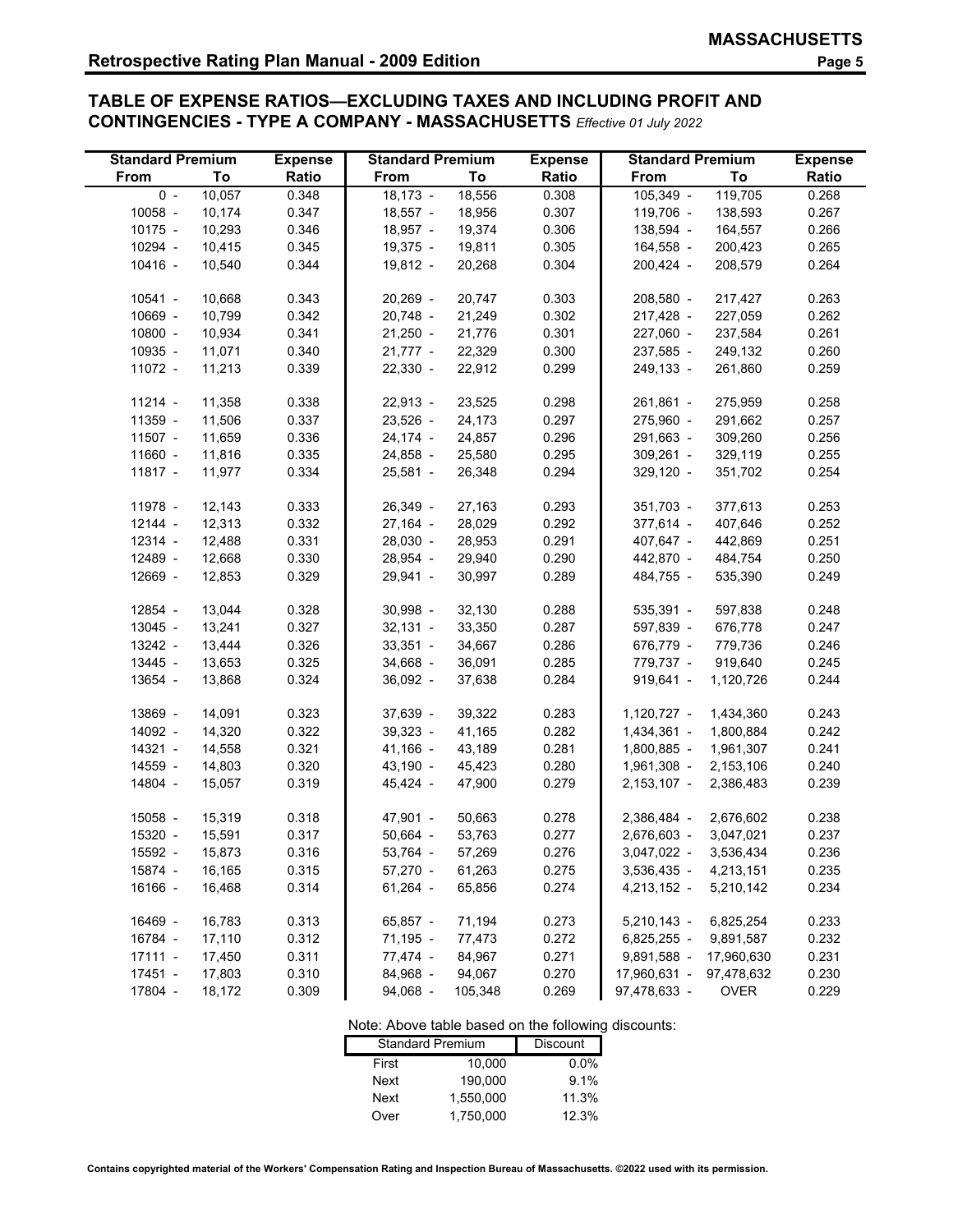# **TABLE OF EXPENSE RATIOS—EXCLUDING TAXES AND INCLUDING PROFIT AND CONTINGENCIES - TYPE B COMPANY - MASSACHUSETTS** *Effective 01 July 2022*

|          | <b>Standard</b>          |        | <b>Expense</b> |         | <b>Standard</b>          |         | <b>Expense</b> |            |                          | <b>Standard</b> | <b>Expense</b> |
|----------|--------------------------|--------|----------------|---------|--------------------------|---------|----------------|------------|--------------------------|-----------------|----------------|
|          | Premium                  |        | <b>Ratio</b>   |         | Premium                  |         | Ratio          |            |                          | Premium         | Ratio          |
| $\Omega$ | $\blacksquare$           | 10,103 | 0.348          | 19,909  | $\blacksquare$           | 20,747  | 0.323          | 241,290    | $\blacksquare$           | 261,000         | 0.298          |
| 10104    | $\blacksquare$           | 10,314 | 0.347          | 20,748  | $\blacksquare$           | 21,660  | 0.322          | 261,001    | $\overline{\phantom{a}}$ | 284,218         | 0.297          |
| 10315    | $\blacksquare$           | 10,535 | 0.346          | 21,661  | $\blacksquare$           | 22,657  | 0.321          | 284,219    | $\blacksquare$           | 311,970         | 0.296          |
| 10536    | $\blacksquare$           | 10,765 | 0.345          | 22,658  | $\blacksquare$           | 23,750  | 0.320          | 311,971    | $\blacksquare$           | 345,728         | 0.295          |
| 10766    | $\blacksquare$           | 11,006 | 0.344          | 23,751  | $\blacksquare$           | 24,954  | 0.319          | 345,729    | $\frac{1}{2}$            | 387,679         | 0.294          |
|          |                          |        |                |         |                          |         |                |            |                          |                 |                |
| 11007    | $\blacksquare$           | 11,258 | 0.343          | 24,955  | $\blacksquare$           | 26,286  | 0.318          | 387,680    | $\blacksquare$           | 441,216         | 0.293          |
| 11259    | $\blacksquare$           | 11,521 | 0.342          | 26,287  | $\blacksquare$           | 27,769  | 0.317          | 441,217    | $\blacksquare$           | 511,908         | 0.292          |
| 11522    | $\blacksquare$           | 11,797 | 0.341          | 27,770  | $\blacksquare$           | 29,429  | 0.316          | 511,909    | $\overline{\phantom{0}}$ | 609,576         | 0.291          |
| 11798    | $\blacksquare$           | 12,087 | 0.340          | 29,430  | $\blacksquare$           | 31,300  | 0.315          | 609,577    | $\blacksquare$           | 753,300         | 0.290          |
| 12088    | $\overline{\phantom{a}}$ | 12,391 | 0.339          | 31,301  | $\blacksquare$           | 33,425  | 0.314          | 753,301    | $\blacksquare$           | 985,706         | 0.289          |
|          |                          |        |                |         |                          |         |                |            |                          |                 |                |
| 12392    | $\blacksquare$           | 12,711 | 0.338          | 33,426  | $\blacksquare$           | 35.860  | 0.313          | 985,707    | $\blacksquare$           | 1,425,495       | 0.288          |
| 12712    | $\blacksquare$           | 13,048 | 0.337          | 35,861  | $\blacksquare$           | 38,677  | 0.312          | 1,425,496  | $\blacksquare$           | 1,843,877       | 0.287          |
| 13049    | $\blacksquare$           | 13,403 | 0.336          | 38,678  | $\blacksquare$           | 41,975  | 0.311          | 1,843,878  | $\sim$                   | 2,030,244       | 0.286          |
| 13404    | $\blacksquare$           | 13,779 | 0.335          | 41,976  | $\blacksquare$           | 45,888  | 0.310          | 2,030,245  | $\blacksquare$           | 2,258,520       | 0.285          |
| 13780    | $\blacksquare$           | 14,175 | 0.334          | 45,889  | $\blacksquare$           | 50,605  | 0.309          | 2,258,521  | $\blacksquare$           | 2,544,632       | 0.284          |
|          |                          |        |                |         |                          |         |                |            |                          |                 |                |
| 14176    | $\blacksquare$           | 14,596 | 0.333          | 50,606  | $\blacksquare$           | 56,403  | 0.308          | 2,544,633  | $\omega$                 | 2,913,750       | 0.283          |
| 14597    | $\blacksquare$           | 15,042 | 0.332          | 56,404  | $\blacksquare$           | 63,702  | 0.307          | 2,913,751  | $\omega$                 | 3,408,123       | 0.282          |
| 15043    | $\blacksquare$           | 15,516 | 0.331          | 63,703  | $\blacksquare$           | 73,171  | 0.306          | 3,408,124  | $\blacksquare$           | 4,104,536       | 0.281          |
| 15517    | $\blacksquare$           | 16,021 | 0.330          | 73,172  | $\blacksquare$           | 85,945  | 0.305          | 4,104,537  | $\blacksquare$           | 5,158,651       | 0.280          |
| 16022    | $\blacksquare$           | 16,560 | 0.329          | 85,946  | $\blacksquare$           | 104,124 | 0.304          | 5,158,652  | $\blacksquare$           | 6,941,294       | 0.279          |
|          |                          |        |                |         |                          |         |                |            |                          |                 |                |
| 16561    | $\blacksquare$           | 17,136 | 0.328          | 104.125 | $\blacksquare$           | 132,056 | 0.303          | 6,941,295  | $\omega$                 | 10,606,524      | 0.278          |
| 17137    | $\blacksquare$           | 17,754 | 0.327          | 132,057 | $\blacksquare$           | 180,467 | 0.302          | 10,606,525 | $\blacksquare$           | 22,473,002      | 0.277          |
| 17755    | $\blacksquare$           | 18,418 | 0.326          | 180,468 | $\blacksquare$           | 209,626 | 0.301          | 22,473,003 | $\blacksquare$           | <b>OVER</b>     | 0.276          |
| 18419    | $\blacksquare$           | 19,134 | 0.325          | 209,627 | $\overline{\phantom{a}}$ | 224,346 | 0.300          |            |                          |                 |                |
| 19135    | $\blacksquare$           | 19,908 | 0.324          | 224,347 | $\overline{\phantom{a}}$ | 241,289 | 0.299          |            |                          |                 |                |

### Note: Above table based on the following discounts:

| <b>Standard Premium</b> | <b>Discount</b> |         |
|-------------------------|-----------------|---------|
| First                   | 10.000          | $0.0\%$ |
| <b>Next</b>             | 190.000         | 5.1%    |
| <b>Next</b>             | 1.550.000       | 6.5%    |
| Over                    | 1.750.000       | 7.5%    |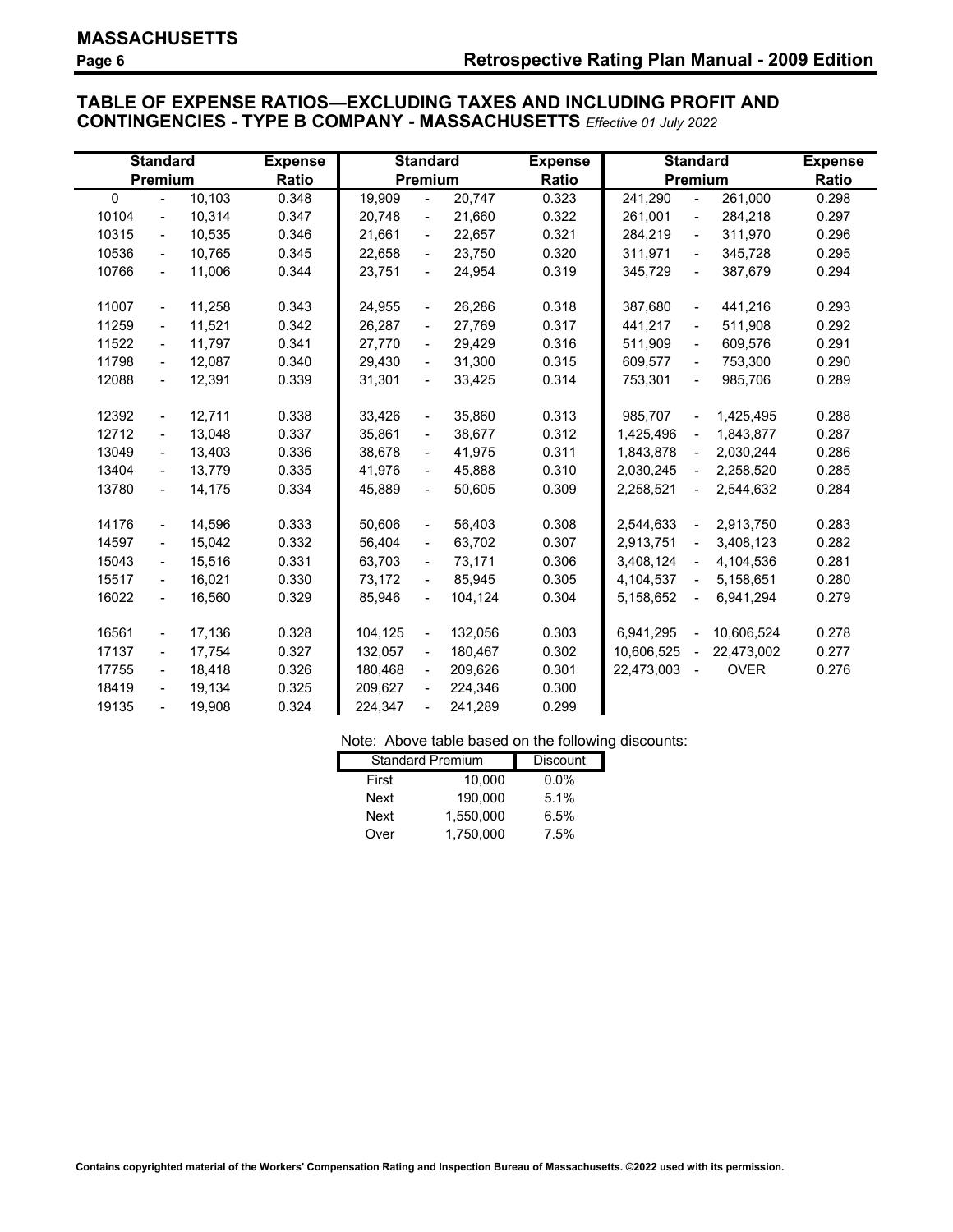**TABLE OF EXPENSE RATIOS—EXCLUDING ALLOCATED LOSS ADJUSTMENT EXPENSE AND TAXES AND INCLUDING PROFIT AND CONTINGENCIES - TYPE A COMPANY - MASSACHUSETTS**  *Effective 01 July 2022*

| <b>Standard</b>   | <b>Expense</b> | <b>Standard</b>       | <b>Expense</b> | <b>Standard</b>             | <b>Expense</b> |
|-------------------|----------------|-----------------------|----------------|-----------------------------|----------------|
| Premium           | Ratio          | Premium               | <b>Ratio</b>   | Premium                     | Ratio          |
| 10,057<br>$0 -$   | 0.296          | $18,173 -$<br>18,556  | 0.256          | 119,705<br>105,349 -        | 0.216          |
| 10058 -<br>10,174 | 0.295          | $18,557 -$<br>18,956  | 0.255          | 119,706 -<br>138,593        | 0.215          |
| 10175 -<br>10,293 | 0.294          | 19,374<br>$18,957 -$  | 0.254          | 138,594 -<br>164,557        | 0.214          |
| 10294 -<br>10,415 | 0.293          | $19,375 -$<br>19,811  | 0.253          | 164,558 -<br>200,423        | 0.213          |
| 10416 -<br>10,540 | 0.292          | $19,812 -$<br>20,268  | 0.252          | 200,424 -<br>208,579        | 0.212          |
|                   |                |                       |                |                             |                |
| 10541 -<br>10,668 | 0.291          | $20,269 -$<br>20,747  | 0.251          | 208,580 -<br>217,427        | 0.211          |
| 10669 -<br>10,799 | 0.290          | 21,249<br>$20,748 -$  | 0.250          | 217,428 -<br>227,059        | 0.210          |
| 10800 -<br>10,934 | 0.289          | 21,776<br>$21,250 -$  | 0.249          | 227,060 -<br>237,584        | 0.209          |
| 10935 -<br>11,071 | 0.288          | $21,777 -$<br>22,329  | 0.248          | 237,585 -<br>249,132        | 0.208          |
| 11072 -<br>11,213 | 0.287          | $22,330 -$<br>22,912  | 0.247          | 249,133 -<br>261,860        | 0.207          |
|                   |                |                       |                |                             |                |
| 11214 -<br>11,358 | 0.286          | $22,913 -$<br>23,525  | 0.246          | 261,861 -<br>275,959        | 0.206          |
| 11359 -<br>11,506 | 0.285          | 24,173<br>$23,526 -$  | 0.245          | 275,960 -<br>291,662        | 0.205          |
| 11507 -<br>11,659 | 0.284          | 24,857<br>$24,174 -$  | 0.244          | 291,663 -<br>309,260        | 0.204          |
| 11660 -<br>11,816 | 0.283          | 24,858 -<br>25,580    | 0.243          | $309,261 -$<br>329,119      | 0.203          |
| 11817 -<br>11,977 | 0.282          | 26,348<br>$25,581 -$  | 0.242          | $329,120 -$<br>351,702      | 0.202          |
|                   |                |                       |                |                             |                |
| 11978 -<br>12,143 | 0.281          | 26,349 -<br>27,163    | 0.241          | $351,703 -$<br>377,613      | 0.201          |
| 12144 -<br>12,313 | 0.280          | $27,164 -$<br>28,029  | 0.240          | 377,614 -<br>407,646        | 0.200          |
| 12314 -<br>12,488 | 0.279          | $28,030 -$<br>28,953  | 0.239          | 407,647 -<br>442,869        | 0.199          |
| 12489 -<br>12,668 | 0.278          | 28,954 -<br>29,940    | 0.238          | 442,870 -<br>484,754        | 0.198          |
| 12669 -<br>12,853 | 0.277          | $29,941 -$<br>30,997  | 0.237          | 484,755 -<br>535,390        | 0.197          |
|                   |                |                       |                |                             |                |
| 12854 -<br>13,044 | 0.276          | 32,130<br>$30,998 -$  | 0.236          | 535,391 -<br>597,838        | 0.196          |
| 13045 -<br>13,241 | 0.275          | 33,350<br>$32,131 -$  | 0.235          | 597,839 -<br>676,778        | 0.195          |
| 13242 -<br>13,444 | 0.274          | 34,667<br>$33,351 -$  | 0.234          | 676,779 -<br>779,736        | 0.194          |
| 13445 -<br>13,653 | 0.273          | 34,668 -<br>36,091    | 0.233          | 779,737 -<br>919,640        | 0.193          |
| 13654 -<br>13,868 | 0.272          | $36,092 -$<br>37,638  | 0.232          | $919,641 -$<br>1,120,726    | 0.192          |
|                   |                |                       |                |                             |                |
| 13869 -<br>14,091 | 0.271          | 37,639 -<br>39,322    | 0.231          | 1,120,727 -<br>1,434,360    | 0.191          |
| 14,320<br>14092 - | 0.270          | 41,165<br>$39,323 -$  | 0.230          | 1,800,884<br>1,434,361 -    | 0.190          |
| 14321 -<br>14,558 | 0.269          | $41,166 -$<br>43,189  | 0.229          | 1,800,885 -<br>1,961,307    | 0.189          |
| 14559 -<br>14,803 | 0.268          | 45,423<br>$43,190 -$  | 0.228          | 1,961,308 -<br>2,153,106    | 0.188          |
| 14804 -<br>15,057 | 0.267          | 45,424 -<br>47,900    | 0.227          | 2,153,107 -<br>2,386,483    | 0.187          |
|                   |                |                       |                |                             |                |
| 15058 -<br>15,319 | 0.266          | 47,901 -<br>50,663    | 0.226          | 2,386,484 - 2,676,602       | 0.186          |
| 15320 -<br>15,591 | 0.265          | $50,664 -$<br>53,763  | 0.225          | 2,676,603 -<br>3,047,021    | 0.185          |
| 15592 -<br>15,873 | 0.264          | 53,764 -<br>57,269    | 0.224          | 3,047,022 - 3,536,434       | 0.184          |
| 15874 -<br>16,165 | 0.263          | $57,270 -$<br>61,263  | 0.223          | 3,536,435 - 4,213,151       | 0.183          |
| 16166 -<br>16,468 | 0.262          | $61,264 -$<br>65,856  | 0.222          | 4,213,152 - 5,210,142       | 0.182          |
|                   |                |                       |                |                             |                |
| 16469 -<br>16,783 | 0.261          | 65,857 -<br>71,194    | 0.221          | 5,210,143 - 6,825,254       | 0.181          |
| 16784 -<br>17,110 | 0.260          | $71,195 -$<br>77,473  | 0.220          | 6,825,255 - 9,891,587       | 0.180          |
| 17111 -<br>17,450 | 0.259          | 77,474 -<br>84,967    | 0.219          | 9,891,588 - 17,960,630      | 0.179          |
| 17451 -<br>17,803 | 0.258          | 84,968 -<br>94,067    | 0.218          | 17,960,631 - 97,478,632     | 0.178          |
| 17804 -<br>18,172 | 0.257          | $94,068 -$<br>105,348 | 0.217          | 97,478,633 -<br><b>OVER</b> | 0.177          |
|                   |                |                       |                |                             |                |

| Note: Above table based on the following discounts: |                         |                 |  |  |  |
|-----------------------------------------------------|-------------------------|-----------------|--|--|--|
|                                                     | <b>Standard Premium</b> | <b>Discount</b> |  |  |  |
| First                                               | 10,000                  | $0.0\%$         |  |  |  |
| Next                                                | 190,000                 | 9.1%            |  |  |  |
| Next                                                | 1,550,000               | 11.3%           |  |  |  |
| Over                                                | 1,750,000               | 12.3%           |  |  |  |

**Contains copyrighted material of the Workers' Compensation Rating and Inspection Bureau of Massachusetts. ©2022 used with its permission.**